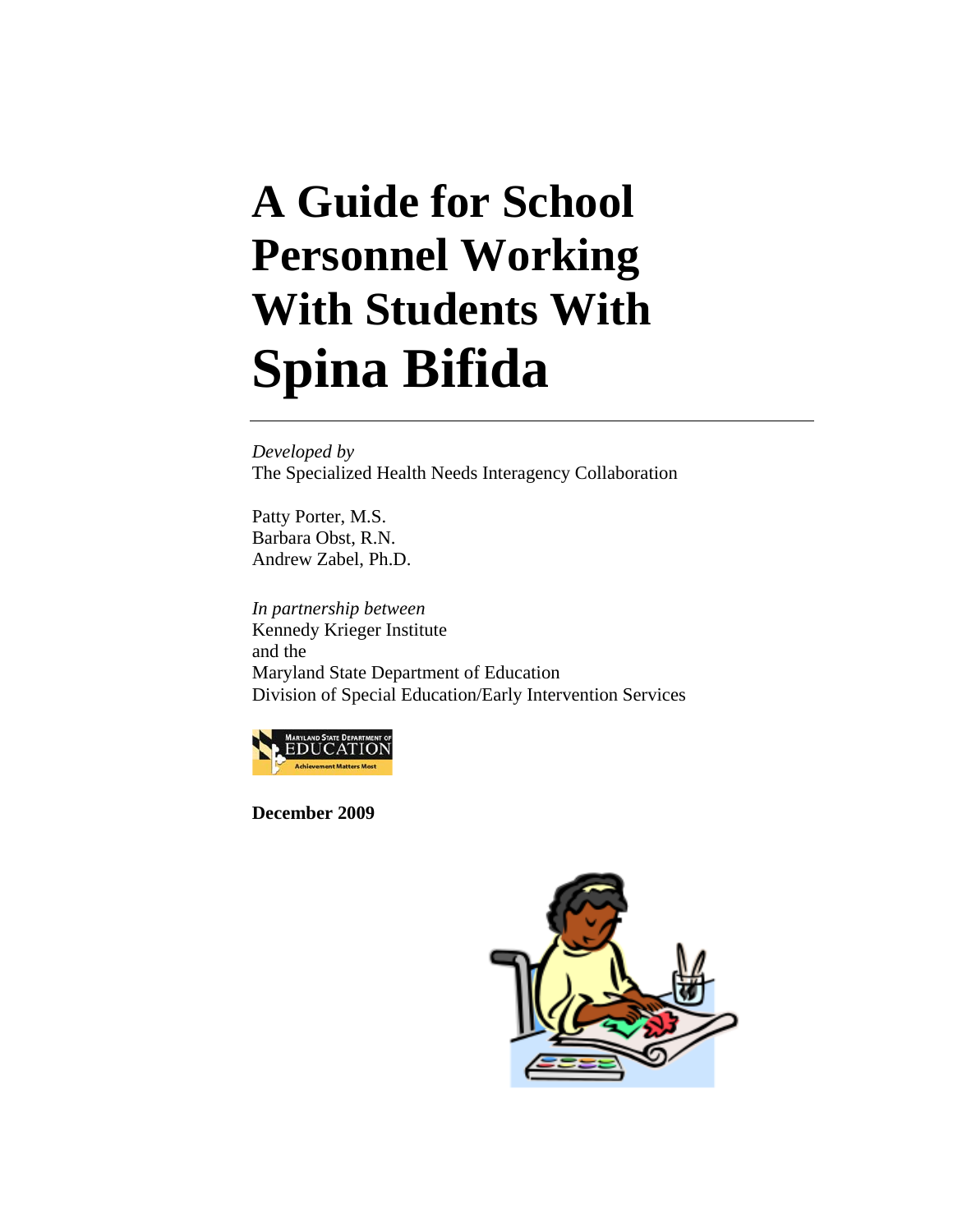#### **A Guide for School Personnel Working With Students With Spina Bifida**

Developed by the Kennedy Krieger Institute in partnership with the Maryland State Department of Education, Division of Special Education/Early Intervention Services

#### **December 2009**

This document was produced by the Maryland State Department of Education, Division of Special Education/Early Intervention Services through IDEA Part B Grant #H027A0900035A, U.S. Department of Education, Office of Special Education and Rehabilitative Services. The views expressed herein do not necessarily reflect the views of the U.S. Department of Education or any other federal agency and should not be regarded as such. The Division of Special Education/Early Intervention Services receives funding from the Office of Special Education Program, Office of Special Education and Rehabilitative Services, U.S. Department of Education. This document is copyright free. Readers are encouraged to share; however, please credit the MSDE Division of Special Education/Early Intervention Services and Kennedy Krieger Institute.

The Maryland State Department of Education does not discriminate on the basis of race, color, sex, age, national origin, religion, disability, or sexual orientation in matters affecting employment or in providing access to programs. For inquiries related to Department policy, contact the Equity Assurance and Compliance Branch, Office of the Deputy State Superintendent for Administration, Maryland State Department of Education, 200 West Baltimore Street, 6th Floor, Baltimore, MD 21201-2595, 410-767-0433, Fax 410-767-0431, TTY/TDD 410-333-6442.

#### **www.MarylandPublicSchools.org.**

James H. DeGraffenreidt, Jr. President, State Board of Education

Nancy S. Grasmick State Superintendent of Schools

Carol Ann Heath Assistant State Superintendent Division of Special Education/Early Intervention Services

Martin O'Malley Governor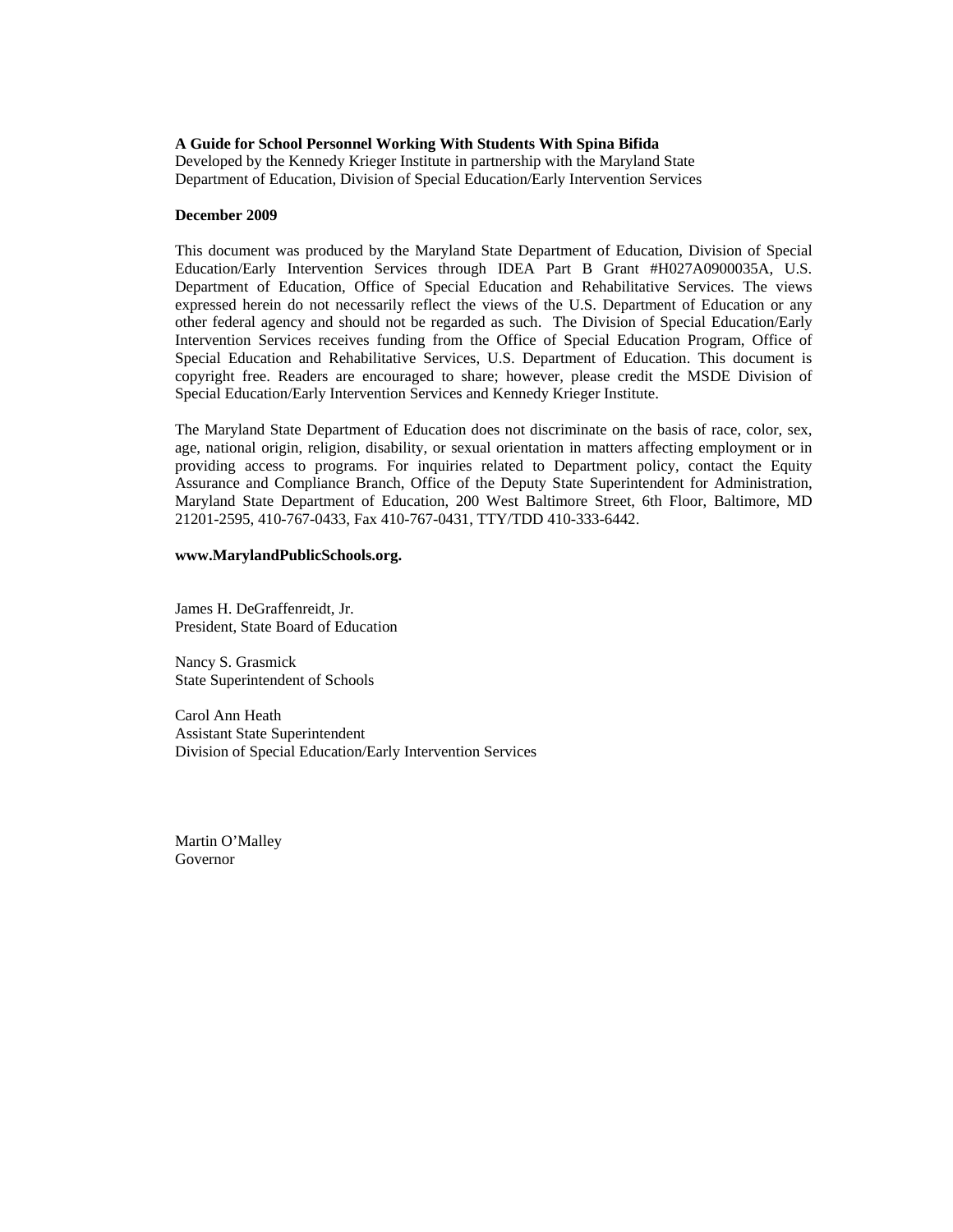## **A Guide for School Personnel Working With Students With Spina Bifida**

# **INTRODUCTION**

The large majority of students with Spina Bifida are in educational programs within regular schools, usually in regular classes. For this reason, it is critical that school personnel involved with them, especially teachers and school nurses, be familiar with the condition, its related medical difficulties, and associated learning difficulties. This guide is intended for school personnel who work with students with Spina Bifida. It presents both medical and educational information in everyday language that is useful in a school setting.

# **MEDICAL INFORMATION**

#### **Spina Bifida: What It Is and How It Happens**

Spina Bifida refers to the incomplete closure of the spinal column and the bones that surround the spinal cord. Medically, the problems relate to the malformation of the underlying spinal cord and the nervous system. The spinal cord is the largest nerve in your body. This cord connects the brain to the other parts of your body. The brain plus the spinal cord is called the central nervous system (CNS). It starts at the base of the brain (brainstem) and extends to the lower back. The spinal cord is protected by a kind of bone tunnel made up of vertebra (the spinal column). The nerves in the spinal cord are called upper motor neurons. Their job is to carry messages back and forth from the brain to the spinal nerves. The spinal nerves branch out from the spinal cord to other parts of the body and are called lower motor neurons. These nerves exit and enter each vertebra and communicate with a specific area of the body. Motor and sensory nerves outside the CNS are called the peripheral nervous system (PNS).

The defect resulting in Spina Bifida develops in the spinal column during the first 28 days of pregnancy when the CNS is developing. A failure of the spinal column to close often allows the spinal cord and surrounding material to protrude out of a portion of the back. In such cases, this problem is surgically corrected shortly after birth.

It is common to describe the nature and severity of spinal cord involvement by determining the level of the Spina Bifida lesion. The first seven vertebras are called the cervical vertebra (C1- C7), with the first vertebra at the base of the skull. The cervical nerves are responsible for the movement and feeling in the arms, neck and upper respiratory system. This is rarely the location of the spinal cord lesion. The next 12 vertebras are the thoracic vertebras (T1-T12). They are from the bottom of the neck through the chest to the curve of the back. The lumbar vertebras (L1-L5) make up the lower back and the lumbar nerves supply the trunk and abdominal area. The sacral vertebras (S1-S5) are in the tailbone area and the sacral nerves supply the legs, bladder, bowel and sexual functioning. The nerves of the spinal cord end at L2, but the remaining nerves hang down from the lumbar and sacral regions. (See Figure 1). Spina Bifida usually occurs in the thoracic, lumbar or sacral regions. In general, thoracic lesions result in the most motor and sensory system disruption and sacral lesions result in the least.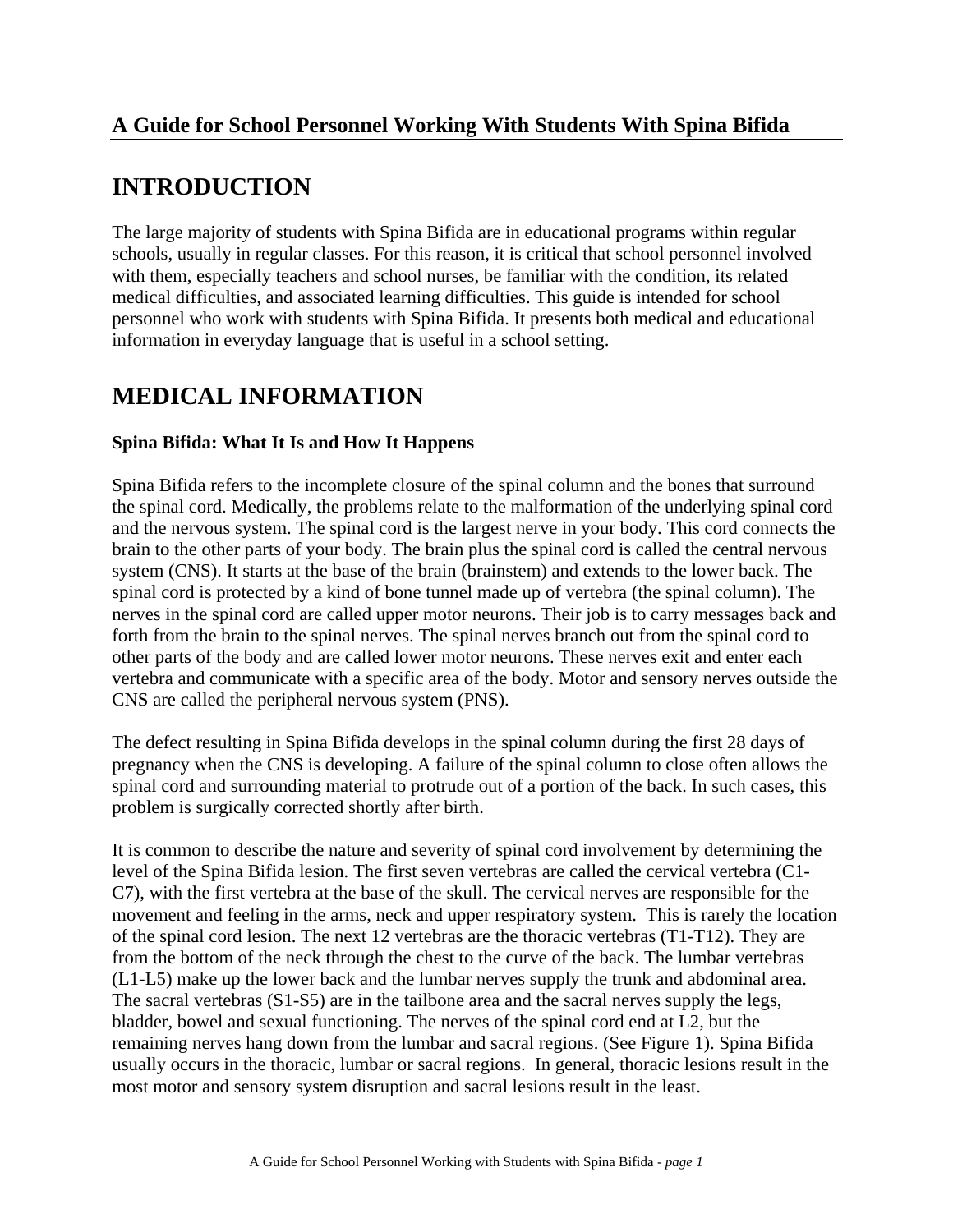There are many types of Spina Bifida, including occulta, meningocele, lipomeningocele and myelomeningocele, which is the most common type. The primary focus of this guide will be problems mainly seen in individuals born with a myelomeningocele and who have the most nervous system involvement. Students with other types of Spina Bifida and even milder forms of myelomeningocele may enter the school system with concerns that are specific and not as extensive as those with the more severe and complex forms of myelomeningocele that are discussed here. It should be a goal of all school personnel to see the student first as an individual, one who happens to have Spina Bifida, and then to identify appropriate accommodations, if needed.



*Figure 1*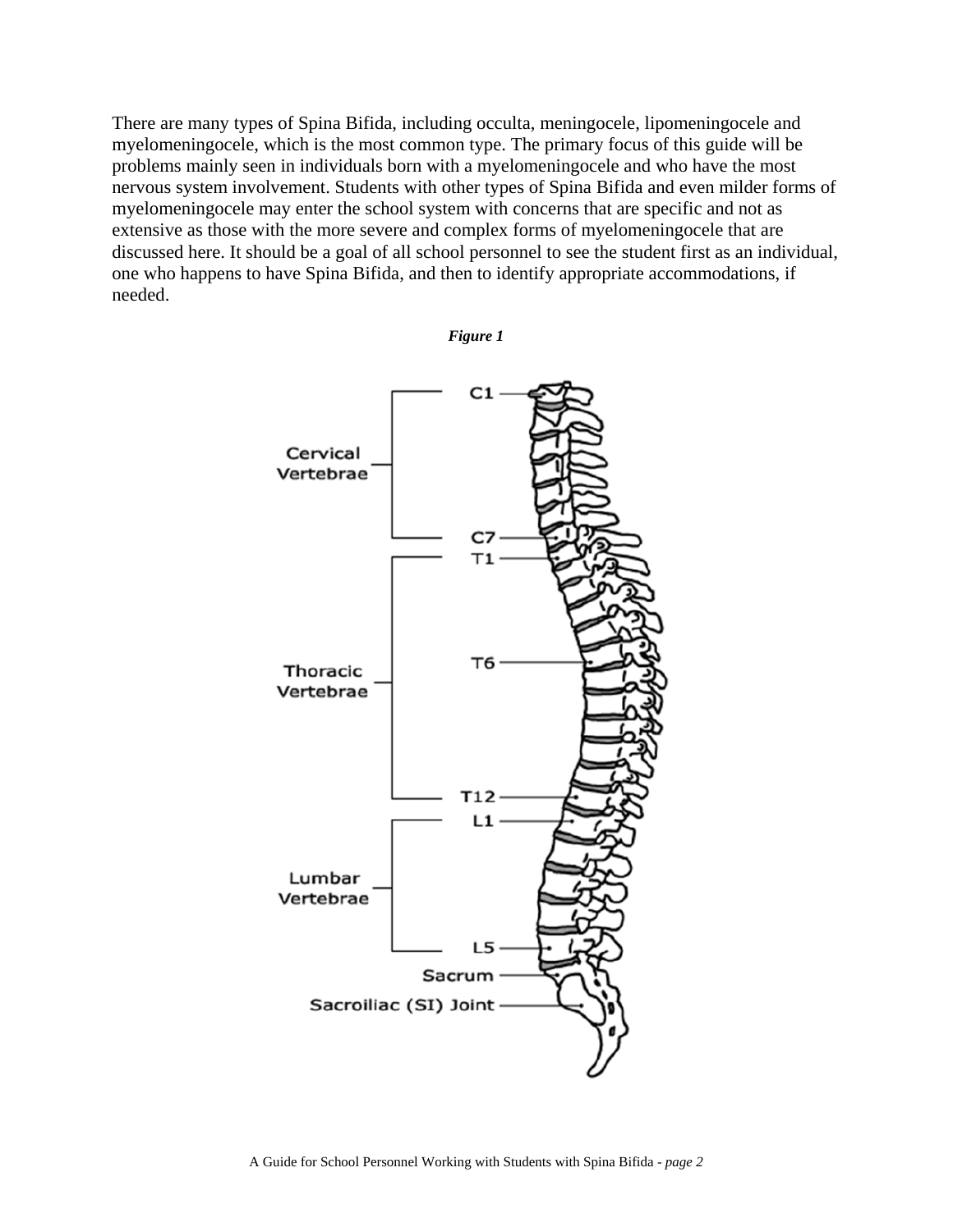#### **Prevention and Folic Acid**

Recent studies have shown that the risk of having a child with Spina Bifida or other neural tube defects, may be reduced by at least 50 percent by increasing a woman's daily intake of folic acid. The Food and Drug Administration recommends that all women of childbearing age take 0.4 mg of folic acid every day. This is 100 percent of the recommended daily allowance. It is especially important that this dose be taken prior to becoming pregnant and during the first trimester of pregnancy. If a woman has already had one child with Spina Bifida, her risk of having another child with Spina Bifida, or other neural tube defects, can decrease by as much as 70 percent if she takes 0.4 mg of folic acid daily.

Folic acid is a B vitamin and is found in dark, leafy green vegetables such as broccoli and spinach, whole grains, egg yolks, citrus fruits and juices, most berries and legumes such as dried beans and soy beans. Many foods have been fortified with folic acid. These include some breakfast cereals, rice, breads, pastas and foods made with enriched flour or cornmeal. Since the average American diet does not supply the recommended level of folic acid, it is suggested that an over-the-counter multivitamin supplement containing folic acid be taken.

#### **Secondary Medical Conditions Associated with Spina Bifida**

- **Brain abnormalities:** Spina Bifida has historically been thought of as an orthopedic condition. However, anumber of brain abnormalities typically occur with Spina Bifida, which also makes it a "cognitive" condition.
	- ¾ **Dysgenesis of the Corpus Callosum**: Many individuals with Spina Bifida have a reduction in the size (or a complete absence) of the corpus callosum. This is a white matter structure that connects the two halves of the brain, making it important for integrated thought and coordinated motor action.
	- ¾ **Cortical thinning in the posterior brain regions**: Several studies have shown that the cortex in the back portion of the brain of individuals with Spina Bifida is reduced. This isparticularly true in the areas that process visual spatial information.
	- ¾ **Potential cortical thickening in the anterior brain regions**: Emerging research suggests that the frontal lobes of the brain of students with Spina Bifida may actually be larger than normal. This suggests incomplete "pruning" of the neurons in this area during early development. The frontal lobes are important for executive functions (see below). Cortical "inefficiency" (due to a lack of pruning) in the frontal areas of the brain may explain some of the executive dysfunction seen in students with Spina Bifida.
- **Abnormalities in the cerebellum and brainstem:**Most students with Spina Bifida also have an *Arnold Chiari Type II malformation*. This occurs when the part of the skull that holds the cerebellum and brainstem is too small, resulting in parts of the cerebellum and brainstem shifting down into the spinal column. This shifting may disrupt the functions of the cerebellum and brainstem, which can cause problems in the areas of motor coordination, timing and attention. Symptoms associated with a Chiari malformation can be persistent and can increase over time. Since the brainstem is involved, there may be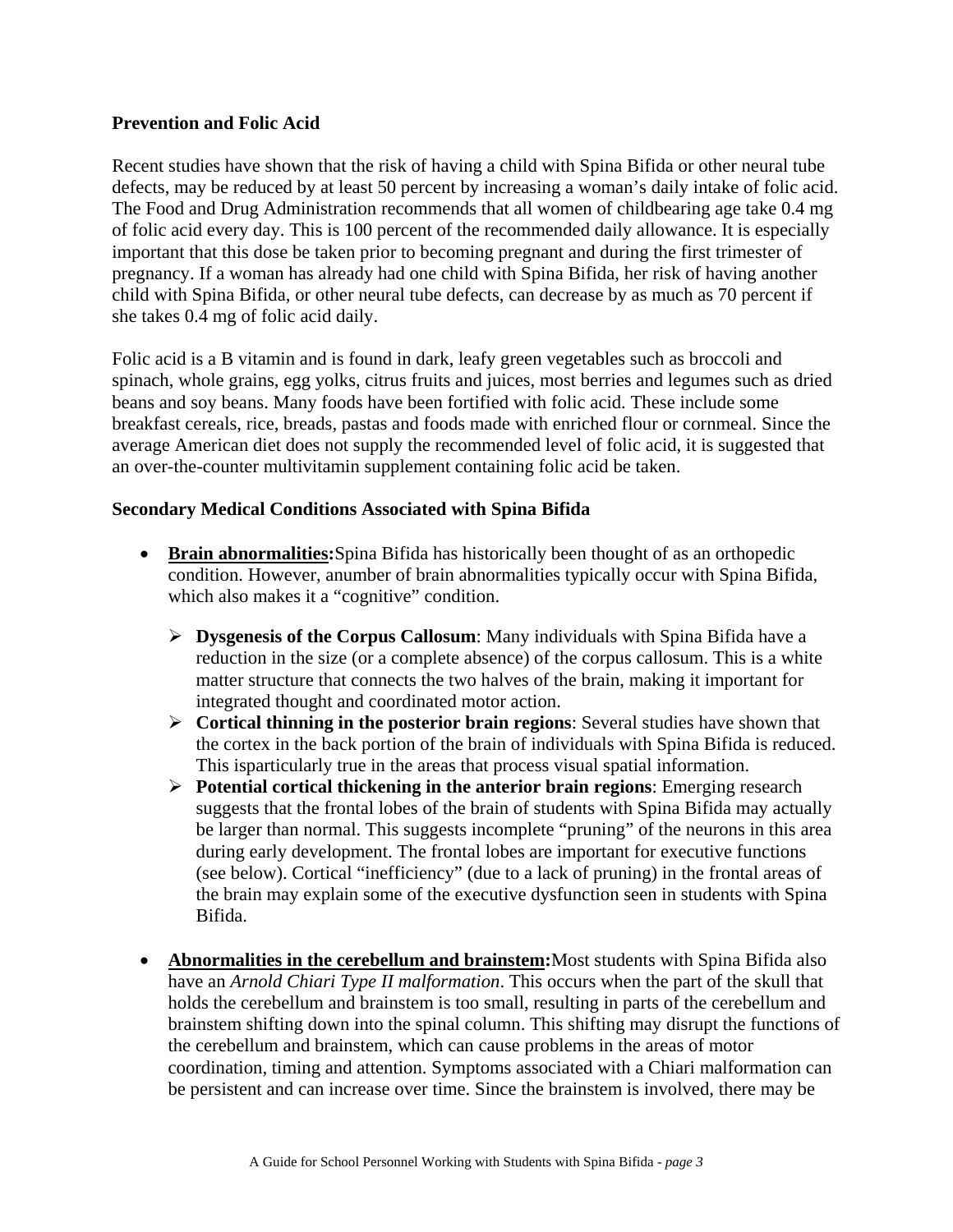critical areas of cranial nerve dysfunction. The student may have weak eye muscles resulting from oculomotor dysfunction, putting them at risk for amblyopia if not treated.

Gagging and swallowing problems may be associated with pharyngeal dysfunction. There may be changes in the quality of a child's voice, such as hoarseness, that suggests a laryngeal dysfunction. Respiratory centers are also located in the brainstem. In severe situations, an individual may experience apnea (mainly associated with sleep). There may also be subtle changes in upper extremity functioning over time. Some students may demonstrate changes in writing and increased tone in their upper extremities.

The main role of the school is to be aware of the student's baseline status and alert the family of any changes. The changes are usually gradual, such as a decrease in handwriting legibility before spasticity becomes very evident. Certainly the involvement of the school occupational therapist would be helpful in assessing for early changes in upper extremity functioning. This therapist should be in communication with the student's Spina Bifida team. Treatment ranges from monitoring to neurosurgical intervention in severe situations where there has been demonstrated neurological deterioration.

- **Hydrocephalus:** Chiari malformations can also contribute to the development of hydrocephalus. Hydrocephalus (hydro-water, cephalus-brain) occurs when there is an increase in the amount of cerebrospinal fluid (CSF) in the brain. The CSF normally drains from the brain, down the spinal cord and back up to the brain. In students with Spina Bifida, hydrocephalus is almost always caused by the *Arnold Chiari Type II malformation*.The abnormal positioning of the brainstem causes disruption of the flow of CSF and shunting is often required shortly after birth. In many children with Spina Bifida, shunts must be revised periodically due to blockages or malfunctions.
- **Shunt malfunction:**Students with hydrocephalus may have a shunt surgically placed to help drain excess fluid from the brain. It is placed in the **v**entricles of the brain and travels alongside the neck to the **p**eritonium in the abdomen, thus the name VP shunt. For this reason, it is important that students with a shunt not participate in contact sports. At times, the shunt may malfunction and need to be replaced or revised. This could occur in either the ventricle or the abdomen. It is important as an educator to know the signs of shunt failure. Children experiencing shunt malfunctions can present in many different ways, but some of the more common symptoms shown during shunt malfunction include:
	- $\triangleright$  Personality changes
	- ¾ Headache
	- $\triangleright$  Changes in vision
	- $\triangleright$  Deterioration in school performance
	- $\triangleright$  Decrease in sensory or motor function
	- $\triangleright$  Swelling along shunt tract
	- $\triangleright$  Irritability
	- $\triangleright$  Increased head size
	- $\triangleright$  Vomiting
	- $\triangleright$  Seizures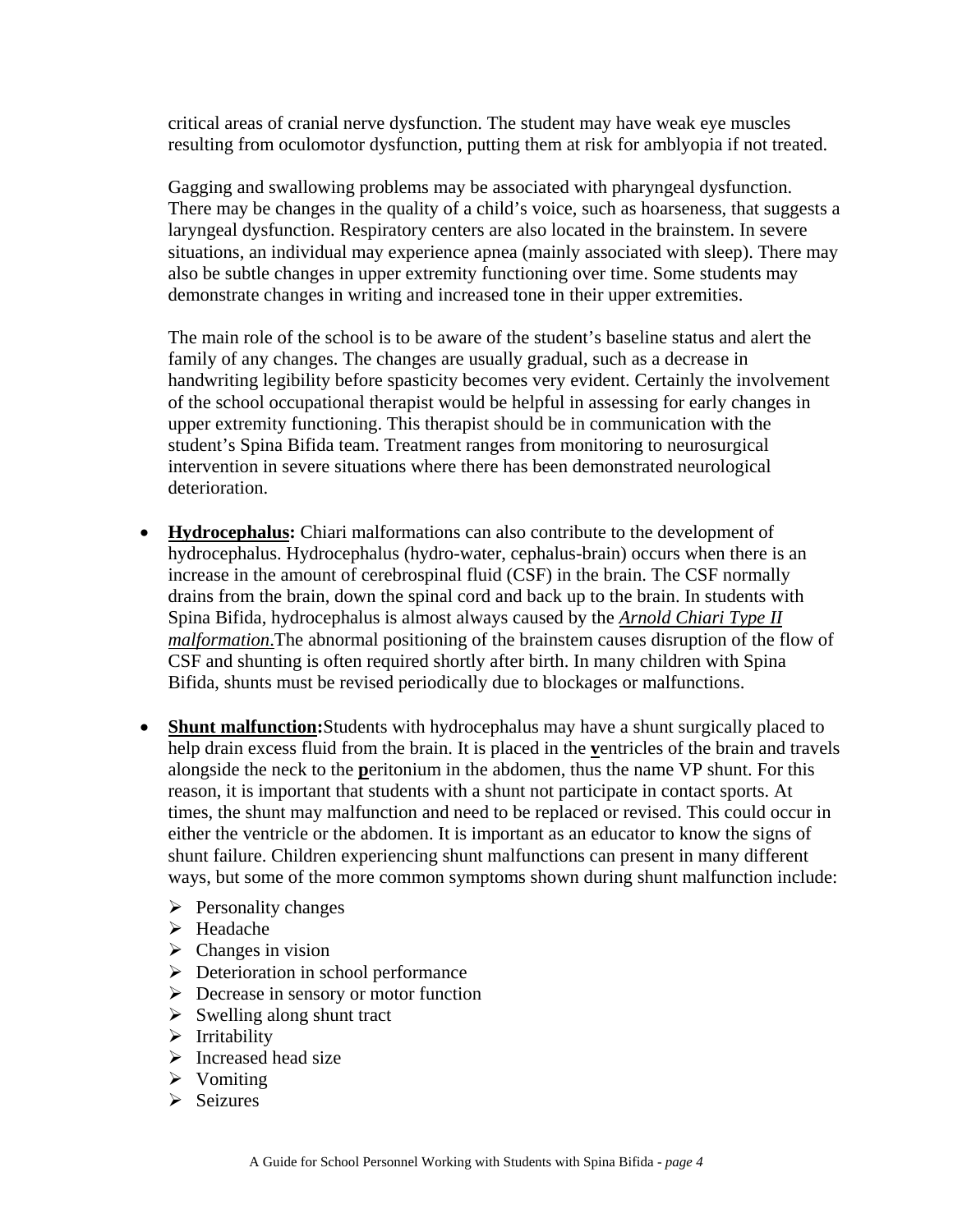$\triangleright$  Lethargy

- **Effects on nerves and function:** When the spinal cord is not completely formed, as in Spina Bifida, the nerves are affected. Messages cannot be sent or received by the nerves below the location of the lesion.
- **Bowel and bladder:**Depending on the location of the lesion, a student's bladder and bowel function may be affected. The nerves which control the bladder are the ones most often damaged. Students with Spina Bifidaoften cannot feel when their bladders are full and cannot empty their bladders of urine. These students can learn to empty their bladders with a procedure called *clean intermittent catheterization or CIC*. The students use a catheter, a small straw-like device, to empty their bladders.The catheter is inserted into the bladder to drain it of urine and then it is removed. This is usually done every 2-6 hours throughout the day. If your student requires CIC, he may need to miss a portion of your class in order to perform CIC in a private setting (i.e., nurse's office, restroom). Younger children may require some adult assistance or supervision until they are independent with the steps involved in CIC. A student might also have a continent stoma called a *mitranoff* that is emptied every 4 hours via a catheter into the stoma. (A stoma is a surgically constructed opening, especially one made in the abdominal wall to permit the passage of waste or urine, American Heritage Dictionary, Copyright 2007, by Houghton Miffin Co.) This procedure allows the student to catheterize at waist level and be independent. Do not be surprised if your student is catheterizing through their belly button.

Many students with Spina Bifida also cannot feel the need to move their bowels, nor control when they have a bowel movement because the nerves controlling these are usually affected. Although they cannot achieve bowel control, they can achieve bowel regulation and continence using a regime so their bowels can be emptied on a schedule. This may involve eating a lot of fiber, laxatives, and a regular toileting time for bowel movements, usually at home during nonschool hours. Some students will have a procedure done that is called an *antegrade continence enema* or *ACE.* This is a procedure that allows the student to do enemas through the continent stoma and then transfer to the toilet to empty their bowels. Theenema is usually done as part of their nighttime routine*.* However, it is possible that a student might have an accident at school, which needs to be handled sensitively and discreetly by allowing the student to go to the nurse to clean up and change clothes. It is recommended that students keep a change of clothing at school to use in case of an accident.

• **Ambulation:** As previously mentioned, students with Spina Bifida do not have normal nerve development and function below the level of the lesion in the spinal cord. The higher up the spinal cord that the lesion occurs, the greater the paralysis. Although a student with Spina Bifida may have partial or complete paralysis, he may still be able to walk with a variety of assistive devices as indicated below.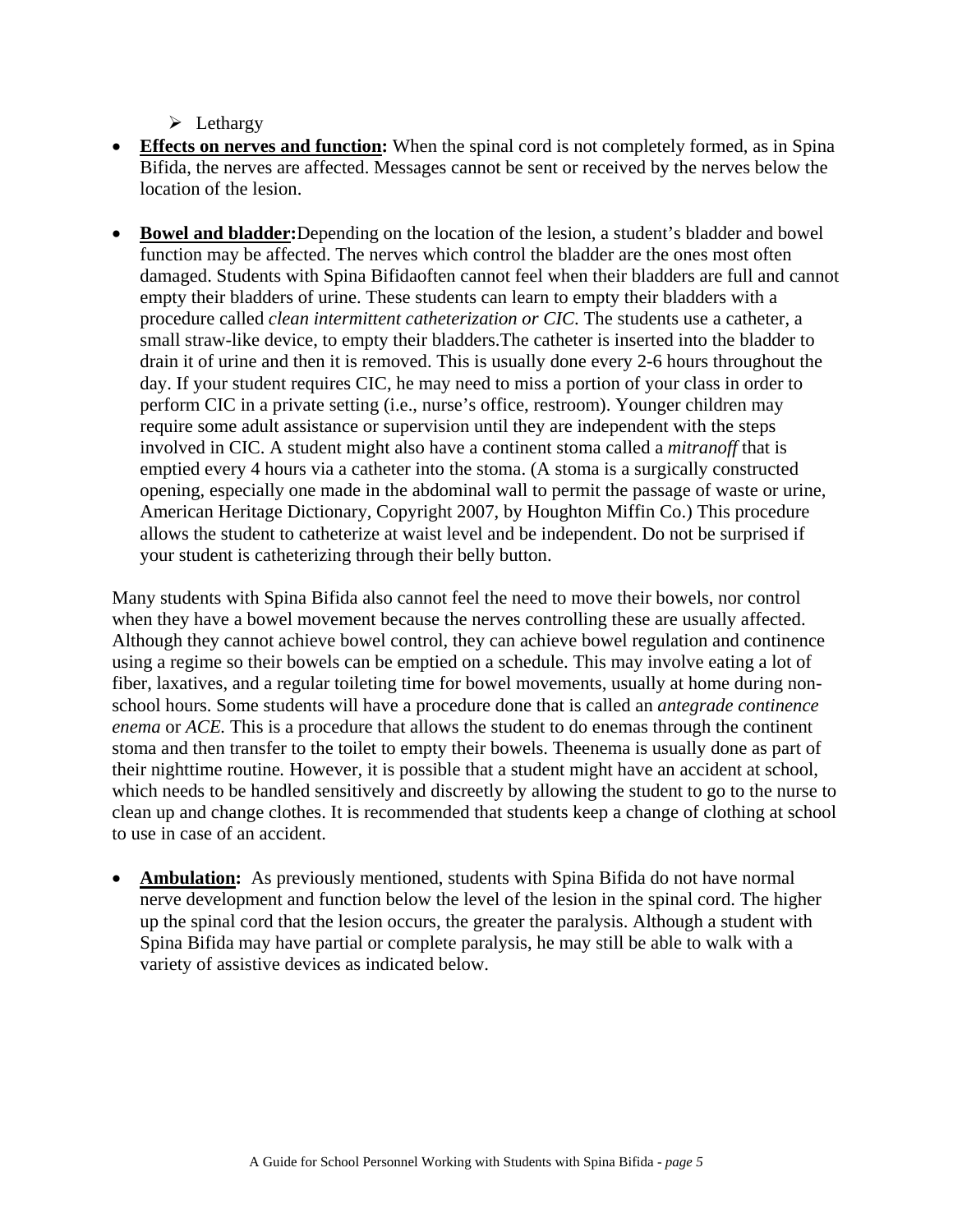| <b>Level</b> | <b>Functional Mobility Goals</b>                                                                                                                                                                                                                               |
|--------------|----------------------------------------------------------------------------------------------------------------------------------------------------------------------------------------------------------------------------------------------------------------|
| $S1-S5$      | Increased ability to walk with fewer or no supportive devices                                                                                                                                                                                                  |
| $L1-L5$      | Walking can be a viable function, with the help of specialized leg<br>and ankle braces. Students with lower level lesions walk with<br>greater ease with the help of assistive devices. Wheelchair for any<br>distances.                                       |
| $T2-T12$     | A few individuals are capable of limited walking with extensive<br>bracing. This requires extremely high energy and puts stress on the<br>upper body, offering no functional advantage. Can lead to damage<br>of upper joints. Wheelchair for most activities. |

Some orthopedic conditions associated with Spina Bifida are scoliosis, kyphosis and tethered spinal cord. Scoliosis is an abnormal curvature of the spine. Kyphosis is a forward rounding of the upper back. A tethered spinal cord is when the spinal cord remains attached to the surrounding skin and prevents it from growing normally. The cord then becomes stretched and damaged, resulting in progressive neurological, urological and/or orthopedic problems. Complications of these conditions could interfere with regular school attendance. Students that have the diagnosis of scoliosis or kyphosis might wear a brace during the school day, often called a clam shell because of how it opens. If your student wears a brace, it is important for the school nurse to regularly check the student's skin for signs of breakdown. Children who are nonambulatory are more prone to developing a condition known as osteoporosis, which means "porous bones". This causes the bones to become brittle and weak.

**Skin problems:** As mentioned, students with Spina Bifida usually have a loss of sensation below the level of the lesion. They do not have normal skin sensitivity to pain, touch or temperature. This puts them at risk for injury to their skin from sources such as hot bath water, heaters/radiators and hot metal surfaces in the summer, such as bus seat belts and prolonged exposure to cold in the winter. Some students have even received burns from sitting hot laptops on their laps.

Warn students of any of these circumstances if they are encountered during the school day and remind them to protect their skin. When sitting in a classroom chair or their wheelchair, pressure is placed on their skin by the chair surfaces and their bones. Children with Spina Bifida often do not feel uncomfortable and subsequently do not naturally shift positions in order to relieve the pressure. When this happens, the blood supply to that part of the skin is cut off and pressure ulcers or *decubiti* can develop. If these are left untreated, they can become infected and possibly affect the bone. It is necessary for students with Spina Bifida to complete pressure relief, meaning shift their weight or change their position frequently (about every 20-30 minutes) in order to protect their skin. This is usually accomplished by having the student perform a "wheelchair push-up", which means pushing up on the arms of their wheelchair until their bottom clears the chair surface. Ideally, students should be independent with this and it should not disrupt their school day. However, younger students and students just beginning a skin care program may need some adult supervision or cueing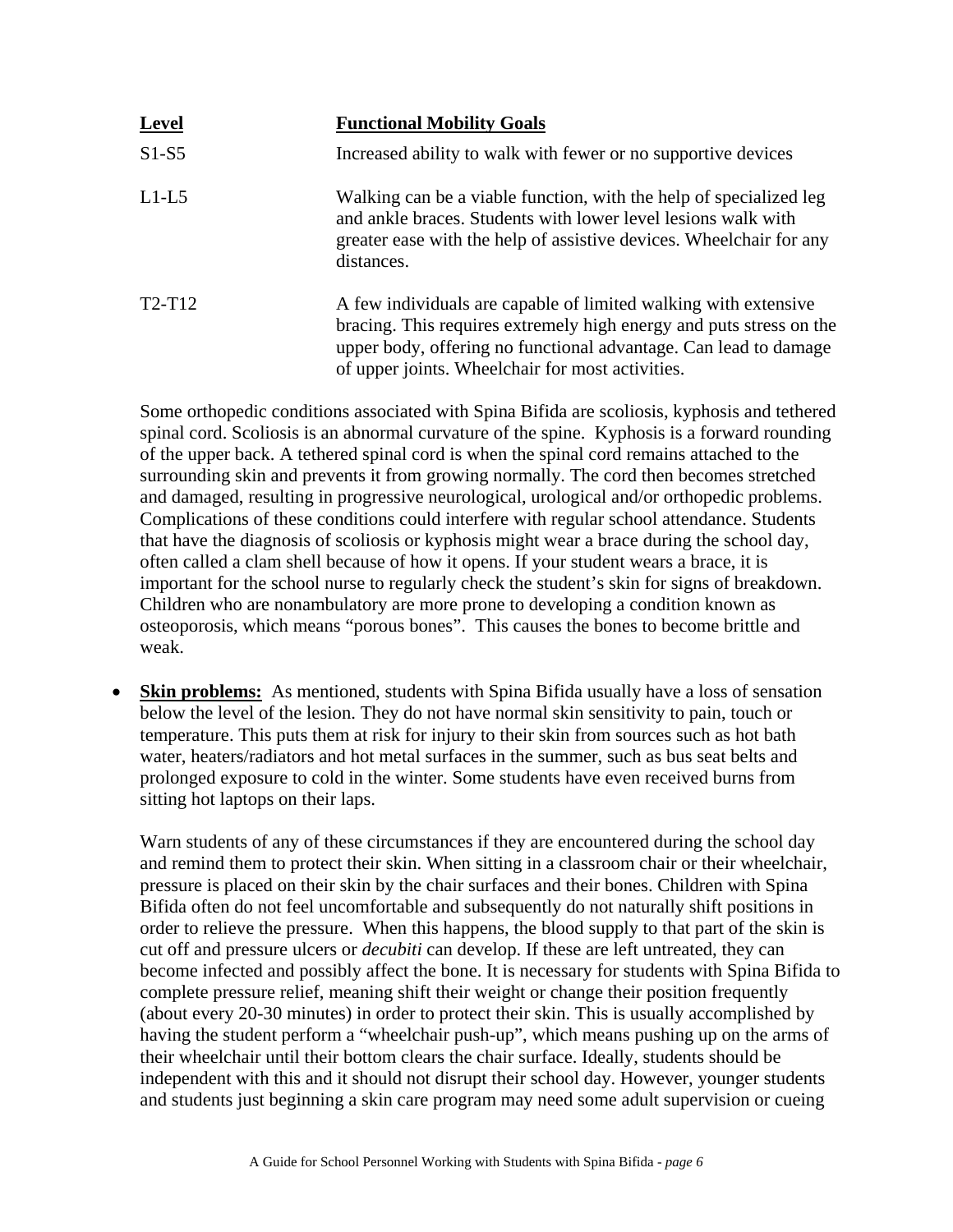initially. Students who do not have the upper body strength to correctly complete a "push-up" might need assistance from an adult to help tip the manual wheelchair back while the student is in class. Students may also develop redness or sores from braces or shoes that don't fit well. It is important to report any redness or swelling that you notice to the school nurse.

# **LATEX ALLERGY IN STUDENTS WITH SPINA BIFIDA**

#### **Latex Allergy: What It Is and How It Happens**

Latex is the sap from the Hevea brasiliensis tree and is a form of natural rubber. It is used to make many items found in the medical, home and school environments. Students with Spina Bifida are at high risk for developing an allergy to latex. A higher risk for developing a latex allergy has also been reported in other groups of students, such as those with cerebral palsy, ventriculoperitoneal shunts or those having multiple surgeries. Although the cause is not known, the current theory is that students may be sensitized through early, repeated exposure to latex due to multiple surgeries, diagnostic tests and/or procedures. Exposure can occur when products containing latex come into contact with the student's skin or mucous membranes or when powder from latex products (i.e., gloves) becomes airborne and is breathed in. Serious reactions can occur when latex enters the bloodstream through injections or contact with internal organs during surgery. Most children with Spina Bifida use some form of latex precautions even if they are not known to be allergic to latex, in order to prevent development of the allergy.

\*Students who are allergic or sensitive to latex may also be allergic to foods such as bananas, kiwi, papaya, avocados and chestnuts.

#### **Symptoms of Allergic Reaction to Latex**

Allergic reactions to latex can include redness where contact was made, watery and itchy eyes, sneezing, coughing, skin rash, hives and swelling of the hands or face. It is possible that a student may have a severe reaction and go into life-threatening anaphylactic shock. Symptoms of this include a drop in blood pressure, wheezing, rapid heart rate, flushing of the face and swelling of the throat.

#### **Preventing Allergic Reactions to Latex in the School Environment**

It is important that all school staff be educated regarding latex allergy using information such as this guide. The existing recommendation by experts for preventing latex allergic reactions at school is to avoid exposure to latex. In order to do this, staff should survey their instructional environments, (i.e., classrooms, gym, playground), and treatment environments, (i.e., health suite, cafeteria) to identify items that contain latex and thereby pose a potential risk for exposure. These items should be removed from the environment and replaced with alternative non-latex materials.

A list of items typically found in schools that contain latex and suggested substitutions is included below. The list is not totally inclusive, as new items are constantly being produced. If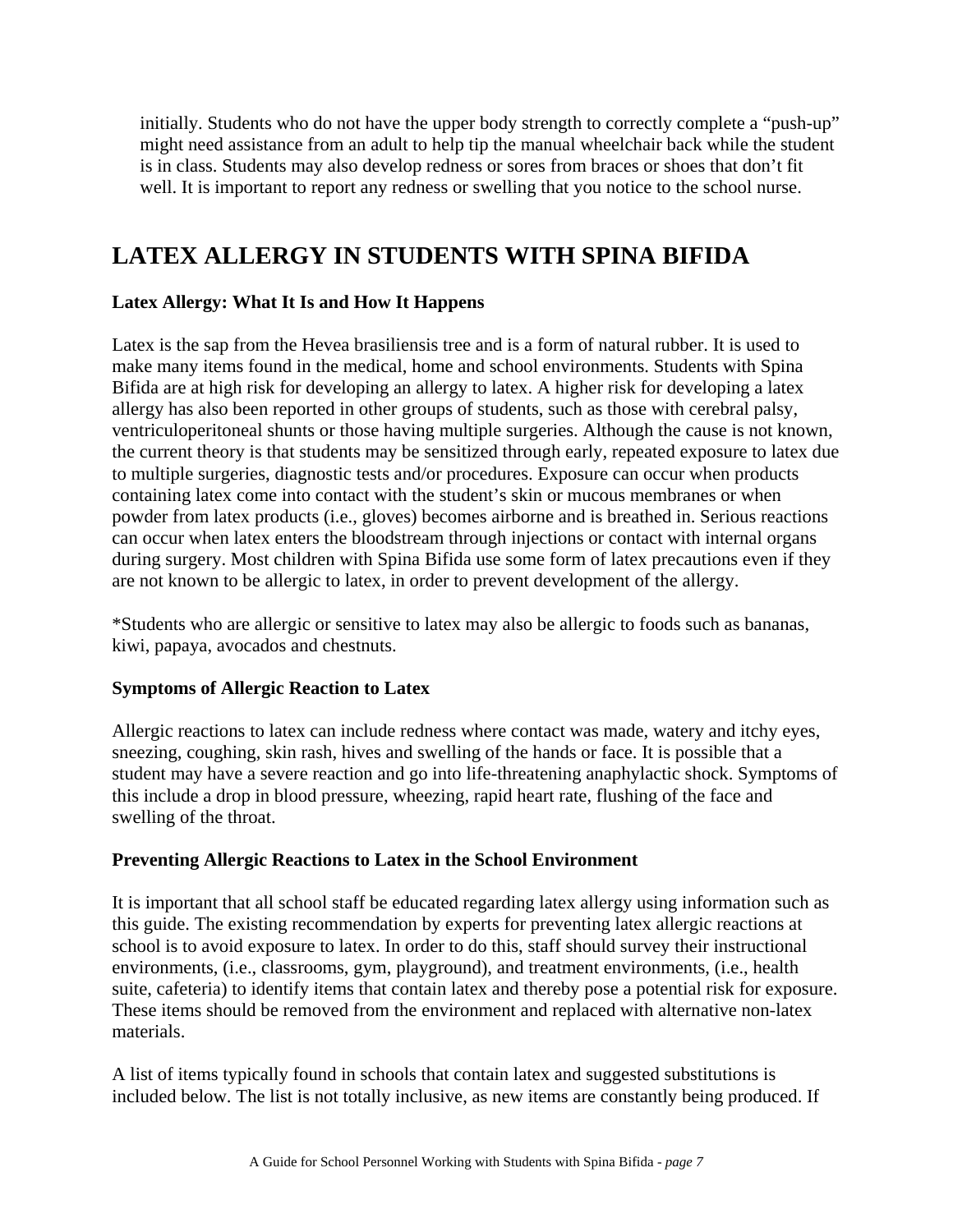you are not certain whether an item contains latex, check with the supplier prior to using it with a student who is sensitive or allergic to latex. It is also critical for each school to have emergency protocol in place for recognizing and treating any allergic reactions in students with latex allergies.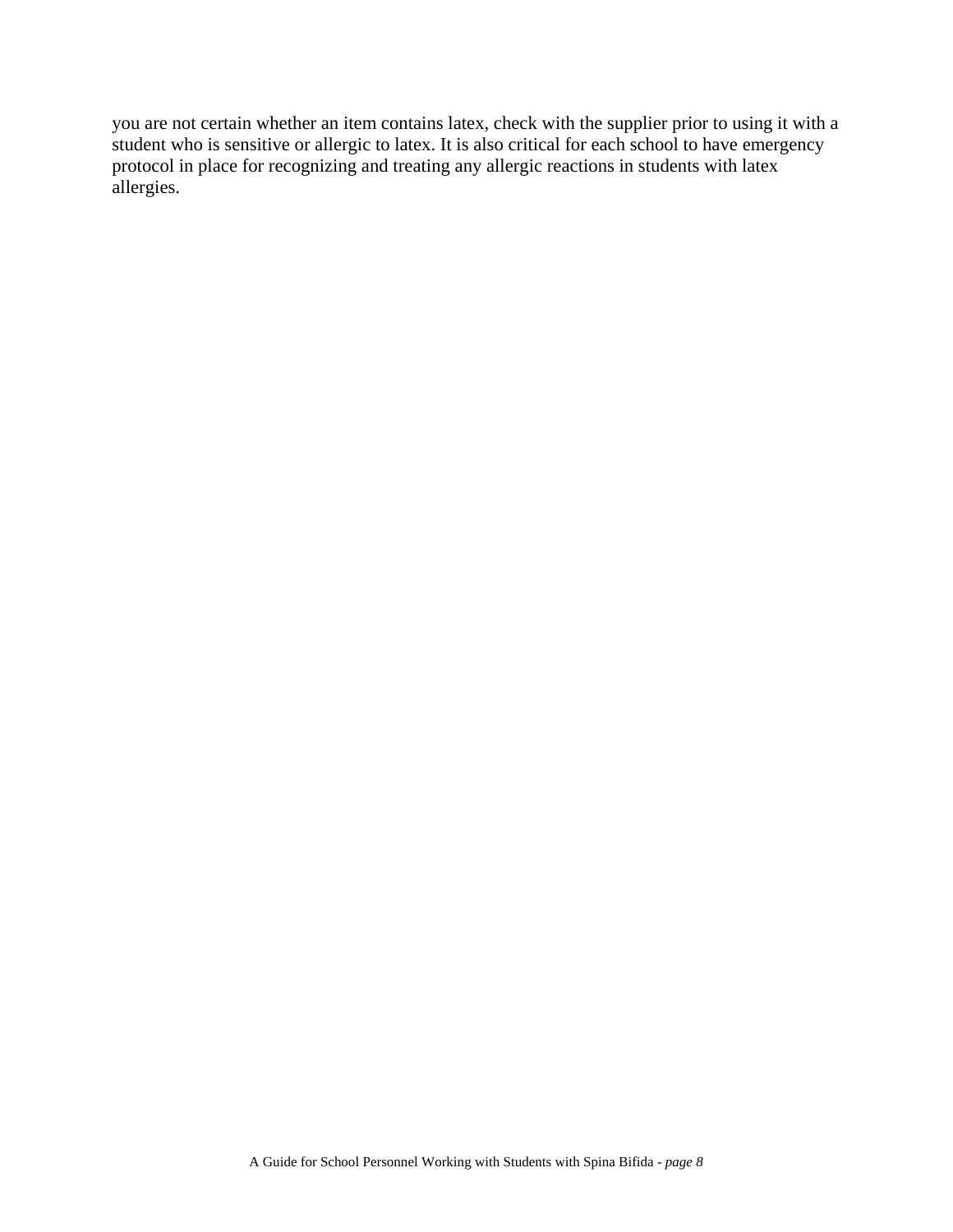

# LATEX in the Home & Community

**Updated Spring 2009** 

This list provides a guide to some of the most common objects containing latex and offers some alternatives. It is not meant to be a comprehensive listing.

| <b>Frequently contains LATEX</b>                                                                           | <b>LATEX-Safe Alternatives</b>                                                                                                                                                                                                                                                                                                     |
|------------------------------------------------------------------------------------------------------------|------------------------------------------------------------------------------------------------------------------------------------------------------------------------------------------------------------------------------------------------------------------------------------------------------------------------------------|
| School/Office/Art supplies: paints, glue, erasers, fabric paints, grips for<br>writing utensils, duct tape | Elmers (School Glue, Glue-All), GluColors, Carpenters Wood Glue,<br>Sno-Drift paste) FaberCastel erasers, Crayola (except stamps, erasers),<br>Liquitex paints, DickBlick tempera, acrylic paints and soap erasers,<br>Play-Doh, Pro-Craft, Clic Eraser, Pentel erasers, pens, and pencils,<br>3M Post-it Notes, Scotch Magic Tape |
| <b>Balloons</b>                                                                                            | Mylar balloons, self-sealing Myloons, Mister Balloon                                                                                                                                                                                                                                                                               |
| Balls: Koosh balls, tennis balls, bowling balls, ball pits                                                 | PVC (Hedstrom Sports Ball), Nerf Foam Balls, Gertie Balls,<br><b>Googlie Imperial Toys</b>                                                                                                                                                                                                                                         |
| Carpet backing, gym floor, gym mats                                                                        | Broadloom carpets contain no NRL. For other products, provide barrier<br>cloth or mat.                                                                                                                                                                                                                                             |
| Chewing gum                                                                                                | Bubblicious, Trident (Warner-Lambert), Wrigley gums (check new<br>products), Bazooka gum, Bubble Yum, Ice Breakers qum                                                                                                                                                                                                             |
| Clothes: liquid appliques on tee-shirts, elastic on socks, underwear,<br>sneakers, sandals                 | Cloth-covered elastic, neoprene (Decent Exposures, NOLATEX Industries),<br>Buster Brown elastic-free socks (Vermont Country Store)                                                                                                                                                                                                 |
| Condoms, contraceptive sponges, diaphragm                                                                  | Polyurethane (Avanti), female condom (Reality), Wideseal Silicone<br>Diaphragms (Milex), Trojan Supra Condom, FemCaps                                                                                                                                                                                                              |
| Costumes: masks, face paint, nail polish, etc.                                                             | Check all products                                                                                                                                                                                                                                                                                                                 |
| CPR manikins and medical training aids                                                                     | Most Laerdal products                                                                                                                                                                                                                                                                                                              |
| Crutches: tips, axillary pads, hand grips                                                                  | Cover with doth or tape                                                                                                                                                                                                                                                                                                            |
| Dental dans, cups, bands, root canal material, orthodontic<br>rubber hands.                                | PUROM27 intraoral elastics (Midwest Orthodontic), wire springs,<br>sealant (Delton) dams (Meer Dental, Hygenic Corp), John O Butler,<br>Earloop masks (Richmond)                                                                                                                                                                   |
| Diapers, incontinence pads, rubber pants                                                                   | Huggies, First Quality, Gold Seal, Tranquility, Always, some Attends,<br>Drypers Diapers (not training pants), Confidence (Paper-Pak),<br>Pampers Luys                                                                                                                                                                             |
| Feeding nipples                                                                                            | Silicone, vinyl (selected Gerber, Evenflo, MAM, Ross, Mead Johnson)                                                                                                                                                                                                                                                                |
| Food handled with latex gloves                                                                             | Synthetic gloves for food handling                                                                                                                                                                                                                                                                                                 |
| Handles on racquets, tools, bicycles                                                                       | Vinyl, leather handles or cover with cloth or tape                                                                                                                                                                                                                                                                                 |
| Kitchen deaning gloves                                                                                     | PVC MYPLEX (Magla), cotton liners (Allerderm)                                                                                                                                                                                                                                                                                      |
| Mattress / pressure relief                                                                                 | Check each one for latex content                                                                                                                                                                                                                                                                                                   |
| Misrellaneous items                                                                                        | Some medical stickers by MediBadge, UAL, Cushie Tushie Potty Seat,<br><b>Bumbo Seat</b>                                                                                                                                                                                                                                            |
| Newsprint, ads, coupons, lottery scratch tickets                                                           | <b>None</b>                                                                                                                                                                                                                                                                                                                        |
| <b>Pacificers</b>                                                                                          | Soothies (Children's Med Ventures), selected Binky, Gerber, Infa,<br>Kip, MAM                                                                                                                                                                                                                                                      |
| Paints, sealants, stains, etc.                                                                             | There is no natural rubber in Tatex paint, though it may be present in<br>some waterproof paints and sealants.                                                                                                                                                                                                                     |
| Playpits, playground surfaces                                                                              | Natural rubber latex may be a component of surfaces,<br><b>Boundless Playgrounds</b>                                                                                                                                                                                                                                               |
| Rubber bands, bungee cords                                                                                 | Plasti bands                                                                                                                                                                                                                                                                                                                       |
| Toothbrushes / infant massager                                                                             | Soft bristle brush or doth, Gerber/NUK, all Oral B products                                                                                                                                                                                                                                                                        |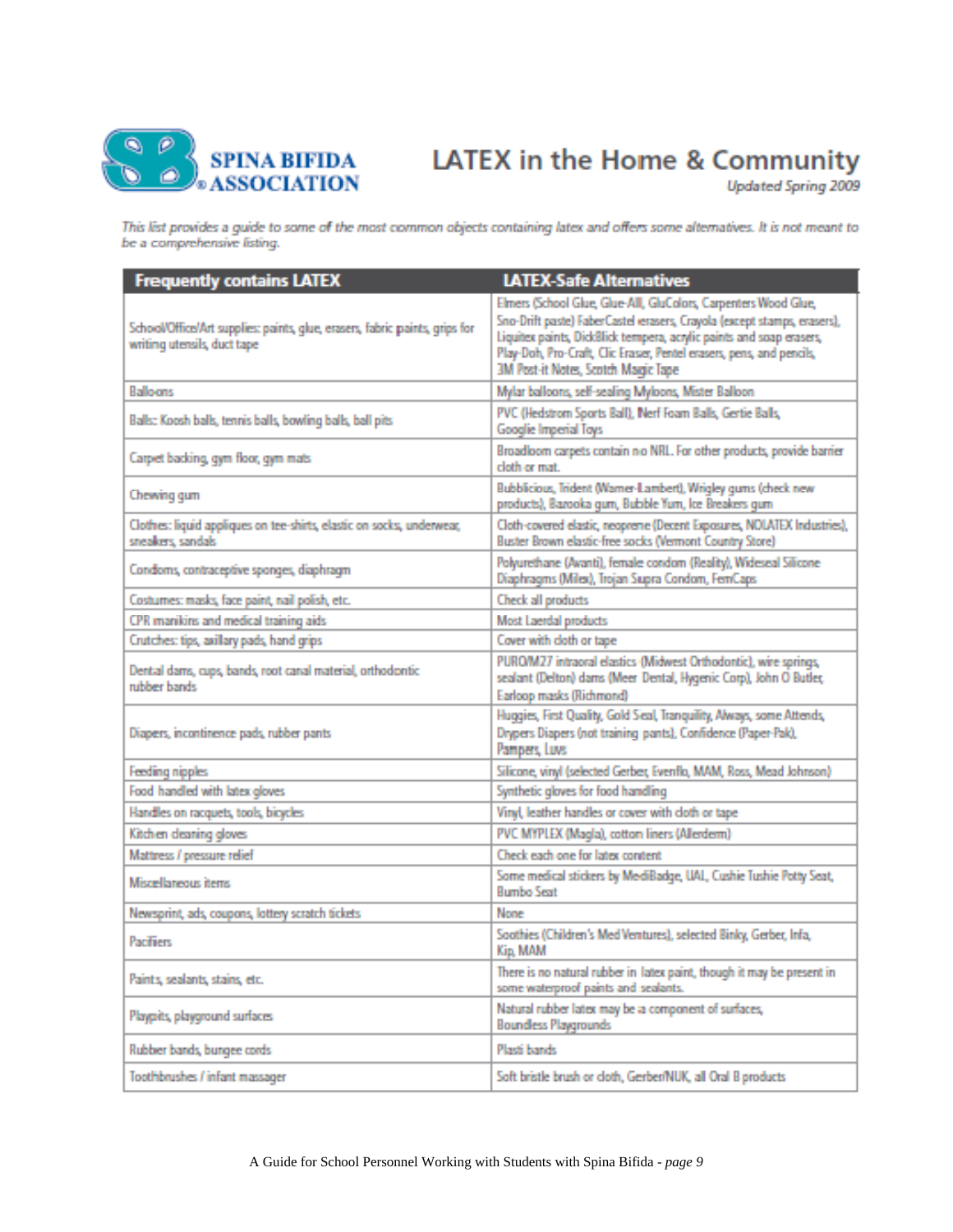

# **LATEX** in the Home & Community

(continued)

| <b>Frequently contains LATEX</b>                                                           | <b>LATEX-Safe Alternatives</b>                                                                                                                                         |
|--------------------------------------------------------------------------------------------|------------------------------------------------------------------------------------------------------------------------------------------------------------------------|
| Toys: Stretch Armstrong, old Barbies                                                       | Jurassic Park figures (Kenner), 1993 Barbie, Disney dolls (Mattel), many<br>toys by Fisher Price, Little Tikes, Playschool, Discovery, Trolls (Norfin),<br>Silly-putty |
| Water toys and equipment: beach thongs, masks, bathing suits, caps,<br>scuba gear, goggles | PVC, plastic, nylon, Suits Me Swimwear                                                                                                                                 |
| Wheelchair cushions                                                                        | Jay, ROHO cushions, Sof Care bed/chair cushions (Gaymar)                                                                                                               |
| Wheelchair tires                                                                           | Recommend using leather gloves                                                                                                                                         |
| Zippered plastic storage bags                                                              | Waxed paper, plain plastic bags, Ziploc bags, Glad Press N' Seal                                                                                                       |

#### **Associated Allergies**

Foods include: banana, avocado, chestnut, kiwi, pear. Plants include: Poinsettia and milk weed pods.

#### **About These Lists**

These lists are offered by the Latex Committee of the Nursing and Healthcare Professionals Council of the Spina Bifida Association as a guideline to individuals, families, and professionals. It is updated annually.

The information contained in these lists is constantly changing as manufacturers improve their products and as we learn more about latex allergy.

PLEASE NOTE: The latex content of products may vary between companies and product series. Companies that offer "alternatives" may ALSO make many LATEX products. We recommend that you check with suppliers before exposing individuals with latex allergies to the product.

REMEMBER: Always check the label-even if the product is on this list. If a product has recently replaced latex, many institutions will continue to use the old stock before they replace it with the new.

#### For More Information

For the most current version of this list, visit the SBA Web site at www.spinabifidaassociation.org.

**Online Resources** Spina Bifida Association www.spinabifidaassociation.org

American Latex Allergy Association/ALERT

www.latexallergyresources.org Type I Versus Type IV Allergic Reactions: How do they Differ? www.latexallergyresources.org/Newsletter/newsletter.Article.cfm?NewsletterID=16

Centers for Disease Control and Prevention-latex in vaccine packaging www.cdc.gov/vaccines/pubs/pinkbook/downloads/appendices/B/latex-table.pdf

**Decent Exposures** (latex free undergarments)

1-800-524-4949 www.decentexposures.com

**OSHA** www.osha.gov/SLTC/latexallergy

American College of Allergy, Asthma & Immunology www.acaai.org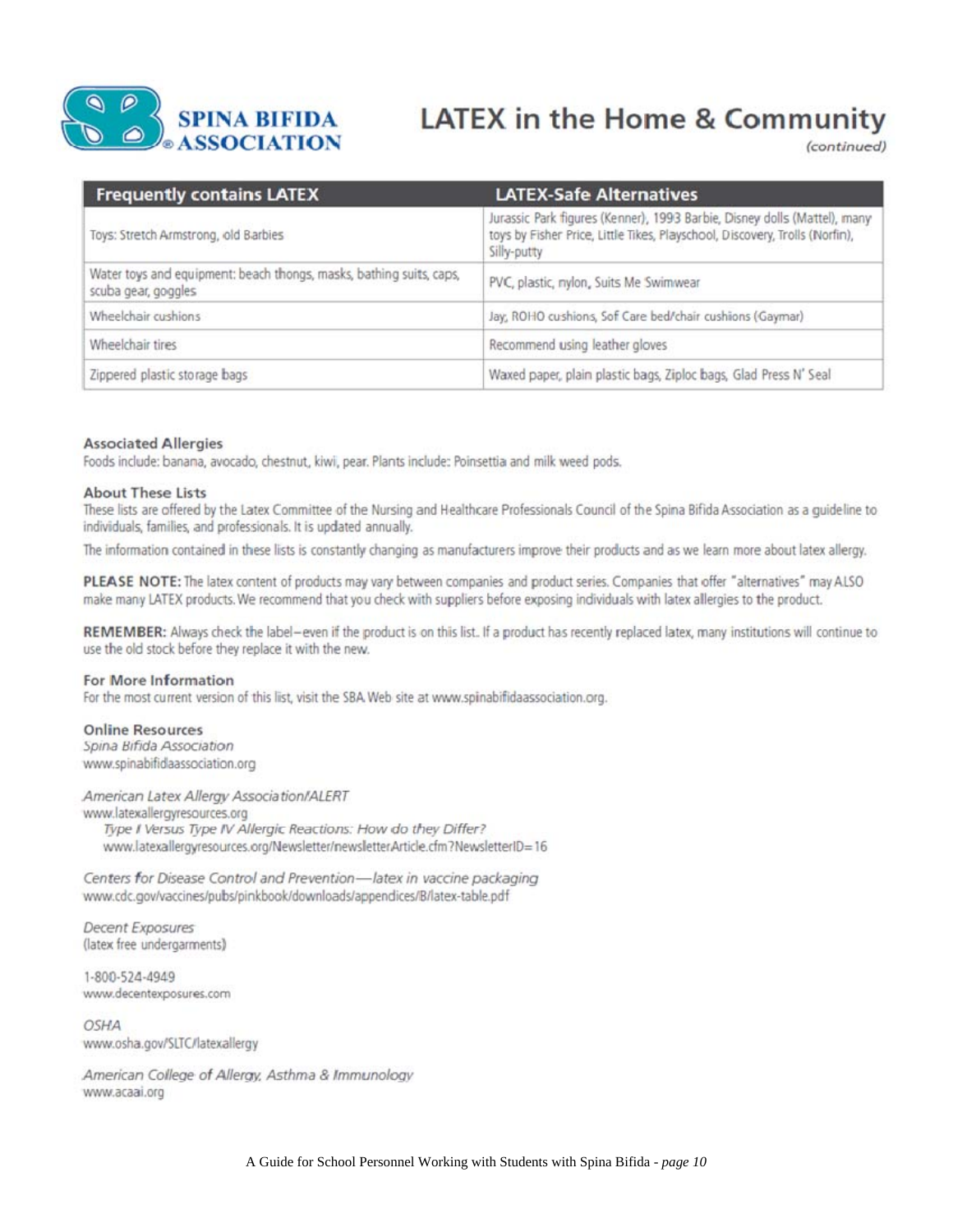# **ROLE OF THE SCHOOL NURSE**

The school nurse has a very important role in ensuring that the medical needs of the student with Spina Bifida in the school setting are being met. The school nurse must be involved even before the student begins school in order to help with a smooth and safe transition. The school nurse is the health expert in the educational setting, and as such is part of the Individualized Education Plan (IEP) and 504 Plan teams. The school nurse uses the nursing process to assess, plan, implement and evaluate care for students with Spina Bifida and works with teachers, parents and school administrators so that the student can be safe in the school setting and able to focus on learning. If the child has an IEP, the school nurse should have goals related to the student's health needs that reflect an understanding of the student's medical condition. Goals should also focus on the student developing self-care and advocacy skills related to their medical condition. These should be included in an Individualized Health Plan (IHP) to be attached to the IEP.

Some key items that need to be addressed prior to the student attending school are listed below to help guide the nurse. The school nurse's appraisal/assessment should include parent input, review of medical information and physician's orders to assist with developing a plan of care, as well as an emergency plan. When speaking with the parents and reviewing the medical information, it is important for the school nurse to gather the following information:

- Level of the lesion
- Type of Spina Bifida
- Does the student have Arnold Chiari Type II malformation? If yes, were there any interventions?
- Does the student have a shunt? If yes, what type of shunt is it and have there been any revisions? If yes, when was the last revision and what part of the shunt was revised?
- Does the student have a latex allergy? If yes, what are the student's symptoms and is there an order for an epipen?
- A complete list of medications that the student is taking for seizures or bowel and bladder management, even if they are not taken while at school. What medications will be taken at school?
- If the student has seizures, what type are they, when was the last one and are there any interventions to be taken at school?
- Does the student need to be lifted? If yes, is any equipment needed?
- What is student's bladder management program?
	- $\triangleright$  Is clean intermittent catheterization completed through the urethra or a stoma?
	- $\triangleright$  What is the catheterization schedule?
	- $\triangleright$  Can the student self catheterize?
	- $\triangleright$  What position does the student need to be in for catheterization?
	- $\triangleright$  Is student dry between catheterizations?
	- $\triangleright$  What is the bladder management program if it is not catheterization?
	- $\triangleright$  Has student ever had a urinary tract infection? If yes, what were the symptoms?
- What is student's bowel management program? Are there any problems with leakage or accidents?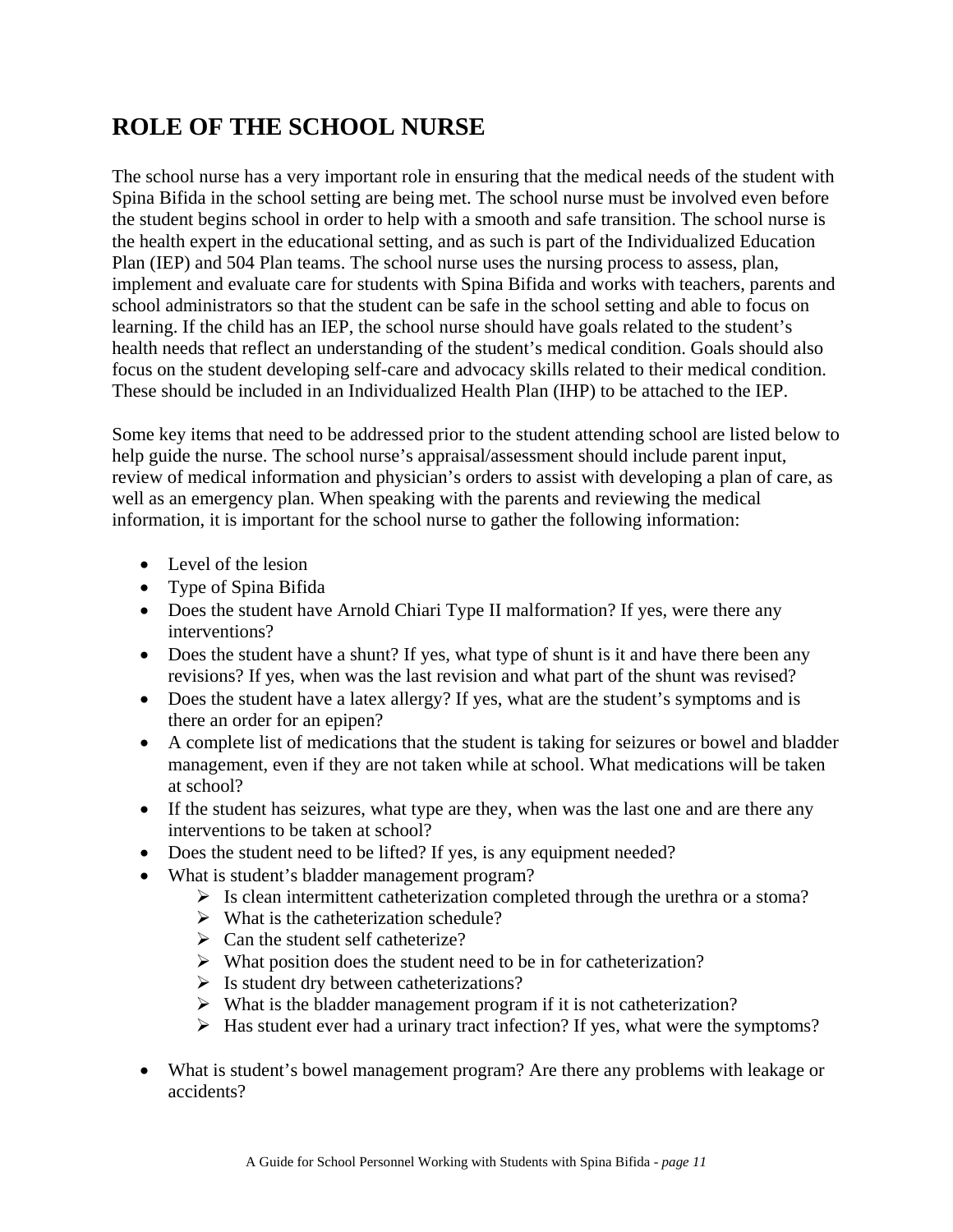- What does student use for mobility?
	- ¾ Braces? Ankle-foot orthoses? Crutches? Walker?
	- $\triangleright$  Wheelchair? Is it manual, motorized or have power-assist wheels? Is the student able to self-propel the wheelchair?
	- $\triangleright$  Understand how to work the student's wheelchair. If the wheelchair is electric and can be shifted into manual mode, know how to do that. If it is a manual chair, know how to recline the chair, release the supports, etc. The physical therapist should be able to help with this.
- Does the student have any signs of skin breakdown? If yes, where is it and what is the treatment? If the student uses a wheelchair, how is pressure relief performed (wheelchair push ups, tilt wheelchair back, transfer to regular chair)?

Once information has been gathered, the school nurse should also consider the following:

- Transportation (does the student require a lift bus or an air conditioned bus?)
- Cathing needs/bathroom facilities on field trips
- Training needs of staff and students
	- $\triangleright$  Be prepared to train the school staff on Spina Bifida in general (i.e.-signs and symptoms of shunt failure, latex allergies) as well as specifics related to the student (i.e.-level of lesion, toileting needs, time needed for toileting).
	- $\triangleright$  If the student has a private duty nurse, are you aware of the routine and equipment that the nurse is using? Make sure that you understand the **Nurse Practice Act** of your state and your role as outlined in it. Does your school require a contract?
	- $\triangleright$  Arrange for the student to visit the school when it is empty so he can navigate the hallways, check lockers and feel comfortable with the arrangements for personal care before beginning school. Coordinate with physical and occupational therapy, if needed.
	- $\triangleright$  A presentation to the student's classmates should be considered if they have not had any experience with students with disabilities. Ask the student if he wants to be involved and what type of information he is comfortable having shared with his classmates. Other potential topics might include how to act around the student (only if he is not present), personal space and wheelchair safety. If the student is comfortable with it, a question time at the end of the presentation is also helpful. It keeps the student from having to answer the same questions over and over on an individual basis.
- Emergency plan (a sample emergency plan form is included at the back of this guide)
	- $\triangleright$  Exit strategies from the building in all areas
	- $\triangleright$  What medical equipment will be needed
	- $\triangleright$  Evacuation method from upper floors of multi-level building if student cannot be carried (identify area where student should be taken to be supervised by an adult)

The school nurse should obtain orders from the student's physician. These may include, but not be limited to:

- Catheterization
	- $\triangleright$  Size of catheter
	- $\triangleright$  Schedule for catheterization
	- $\triangleright$  How often to change catheter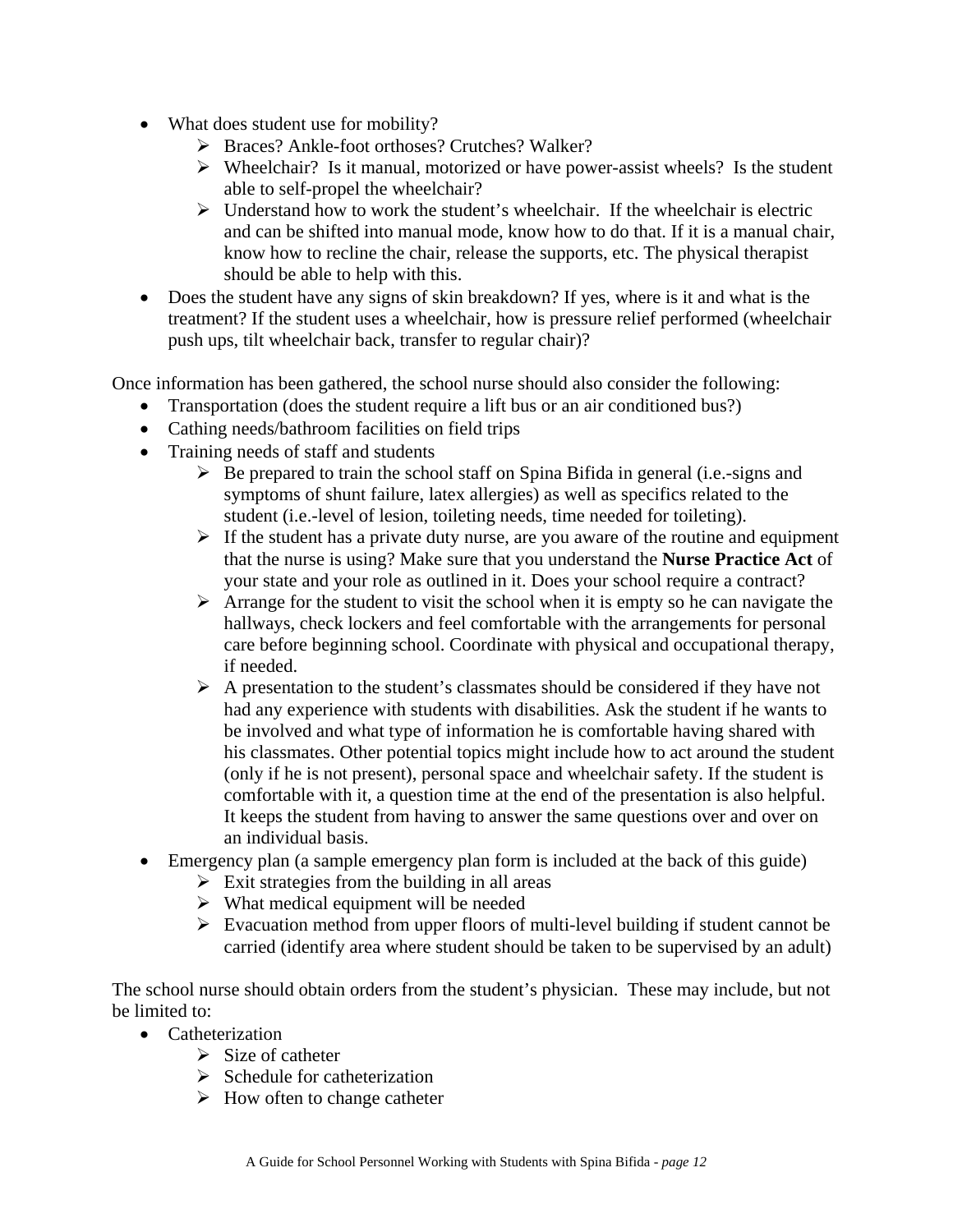- $\blacktriangleright$  When to notify the physician (i.e.-temperature >100, foul smelling urine, sediment)
- Seizures
	- $\triangleright$  Type of seizures
	- $\triangleright$  Medication to be given
- Latex allergies
	- $\triangleright$  Signs of latex allergy
	- $\triangleright$  Treatment of exposure
- Any physical limitations (i.e.-regarding physical education)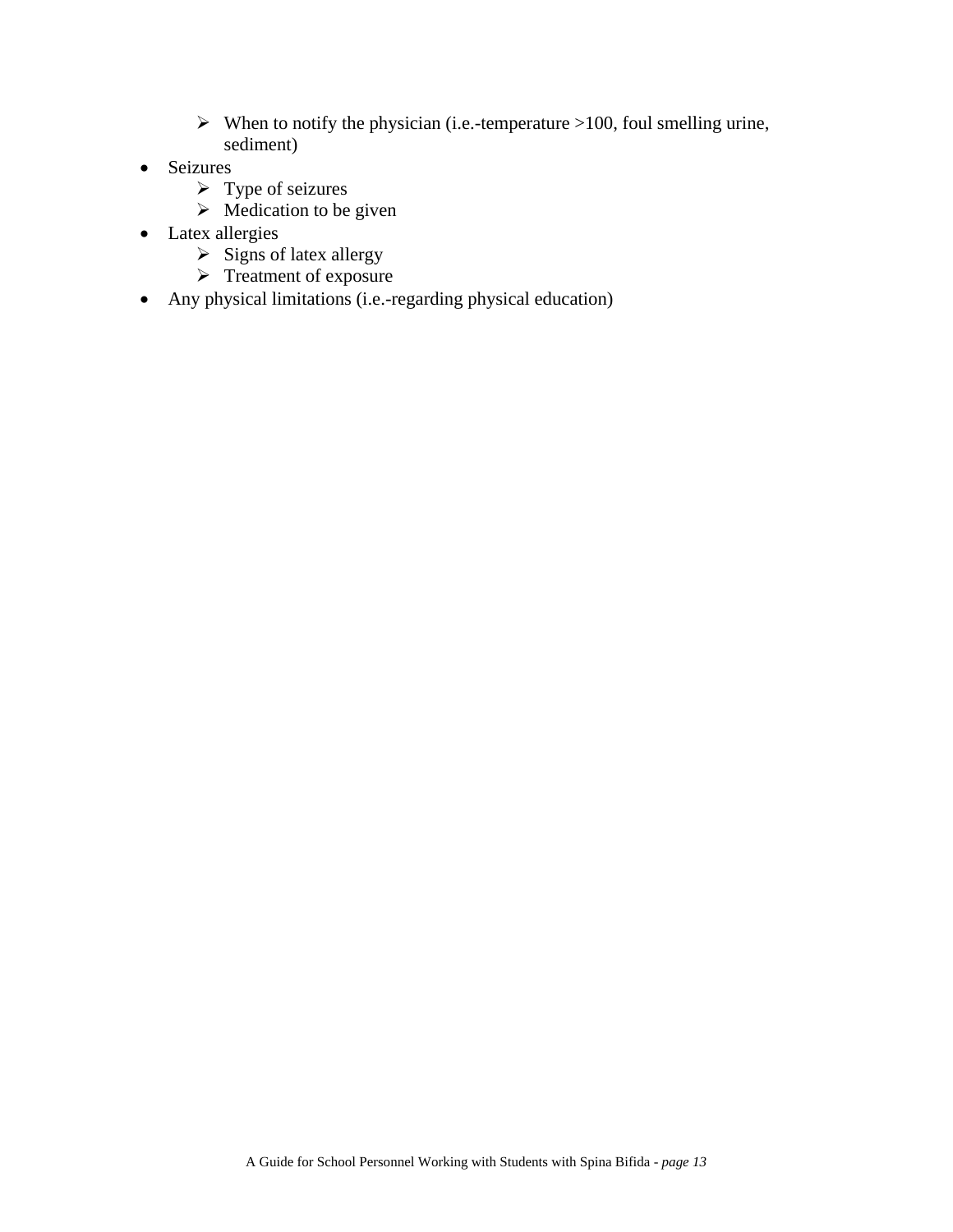# **EDUCATIONAL CONSIDERATIONS FOR THE STUDENT WITH SPINA BIFIDA**

#### **Introduction**

Over time, it has become increasingly clear that students with Spina Bifida not only have physical and medical issues, but may also have learning difficulties that may impact their success in school.

#### **IDEA and Section 504**

There are federal laws that outline and protect a child's right to services that enable him to attend a school program without being discriminated against because of his disability. More specifically, the two laws that apply to students with Spina Bifida are the Individuals with Disabilities Education Improvement Act of 2004, commonly referred to as IDEA, and Title V of the Rehabilitation Act of 1973, commonly referred to as Section 504.

IDEA is the most comprehensive law that deals with a child's right to a "free and appropriate public education" or FAPE. This law covers the provision of special education and related services such as physical therapy, occupational therapy, speech/language therapy, special transportation, etc. The majority of children with an IEP receive special education instruction because their disability has an effect on their learning and education. This is often the case with students with Spina Bifida and is discussed in greater detail below. Although Spina Bifida is not one of the disability categories listed in IDEA, a child with Spina Bifida generally qualifies for services under the category of "learning disability".

Section 504 prohibits discrimination on the basis of disability from any program that receives federal funds, including public schools. It ensures that children with disabilities have equal access to education. To qualify for services under Section 504, the child's disability must substantially limit one or more of his "major life activities". These are defined as "caring for one's self, performing manual tasks, walking, seeing, hearing, speaking, breathing, learning, and working". Children who receive services and/or accommodations under Section 504 will have a 504 Plan written. The 504 Plan is a legal document outlining the specifics of services and accommodations to assist the student in the regular education setting. Students with Spina Bifida who do not have a learning disability will most likely have a 504 Plan if they require accommodations in order to participate in their educational program.

#### **Modifications and Accommodations**

Many students with Spina Bifida will require some physical modifications and/or accommodations. Others may require scheduling accommodations, testing accommodations, classroom accommodations and/or program accommodations. Schools should review the following lists in planning for a student's attendance at their school.

#### • **Physical accommodations**

 $\triangleright$  Building accessibility may require: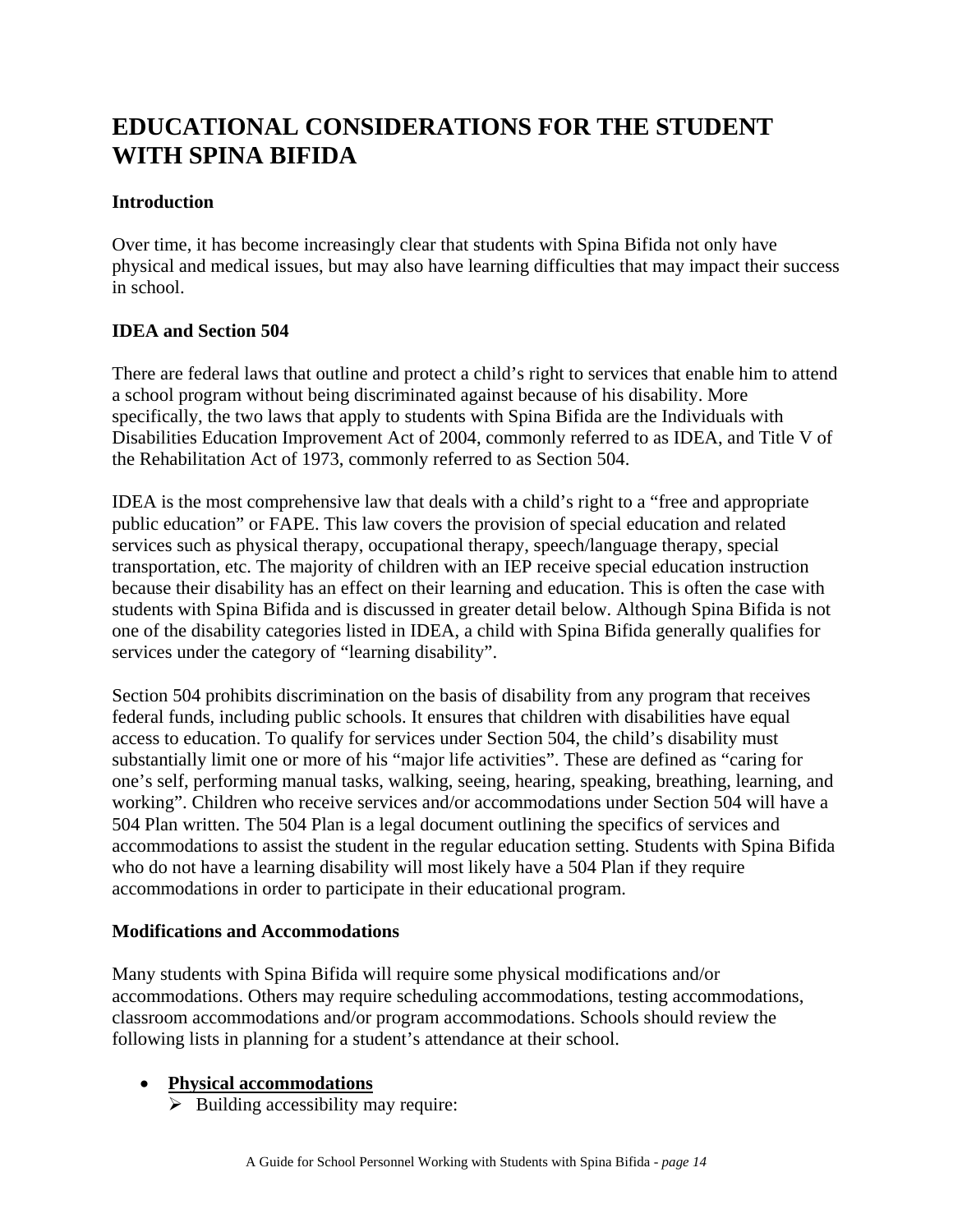- o ramps inside and outside of the school
- o an elevator in a multilevel building with free access for the student
- o doorways wide enough to accommodate a student's wheelchair
- o accessible general areas (i.e.-gym, cafeteria, auditorium)
- o an accessible bathroom with grab bars
- o classrooms with enough space to accommodate a student's wheelchair (including turning space)
- o an accessible locker
- $\triangleright$  Desks and tables high enough to accommodate a wheelchair in each of the student's classrooms
- $\triangleright$  A fire/emergency evacuation plan which should be shared with the local fire department
- ¾ Provide a private location for catheterization and other necessary personal care
- $\triangleright$  Temperature controlled environment
- $\triangleright$  Temperature controlled transportation

#### • **Scheduling accommodations**

- $\triangleright$  Allow students to leave classes early to travel to their next class, allowing them sufficient time and the ability to move through the halls when they are less crowded
- $\triangleright$  Provide time in their schedule for catheterization

#### • **Testing accommodations**

Testing accommodations can include various combinations of the following, based upon the individual student's needs:

- $\triangleright$  Extra time on tests/assignments
- $\triangleright$  One-on-one evaluation
- $\triangleright$  Alternate response mode (i.e.-oral response, dictation of written answers)
- $\triangleright$  Alternate presentation (i.e.-orally)
- $\triangleright$  Give take-home tests
- $\triangleright$  Reduce number of choices on multiple choice tests
- $\triangleright$  Allow test to be taken over several sessions or several days
- $\triangleright$  Use of a laptop
- $\triangleright$  Use of calculator
- $\triangleright$  Use of external prompts (i.e.-list of keyboard shortcuts)

Various combinations of the above testing accommodations should be provided as needed on classroom tests as well as standardized tests such as district-wide tests, advanced placement tests and college entrance exams. Guidance counselors should familiarize themselves with the documentation needed by the College Board to obtain these accommodations on college entrance exams and the timeline for filing the appropriate forms. They should also connect students with Spina Bifida with the Disability Support Services Office at the colleges that they are interested in to discuss programs and services available on their campus.

Guidance counselors should provide students and/or their colleges of choice with the documentation necessary (i.e.-a copy of their 504 Plan, copy of doctors' notes) to obtain these services only at the request of the student and his family. It is also critical that a referral be made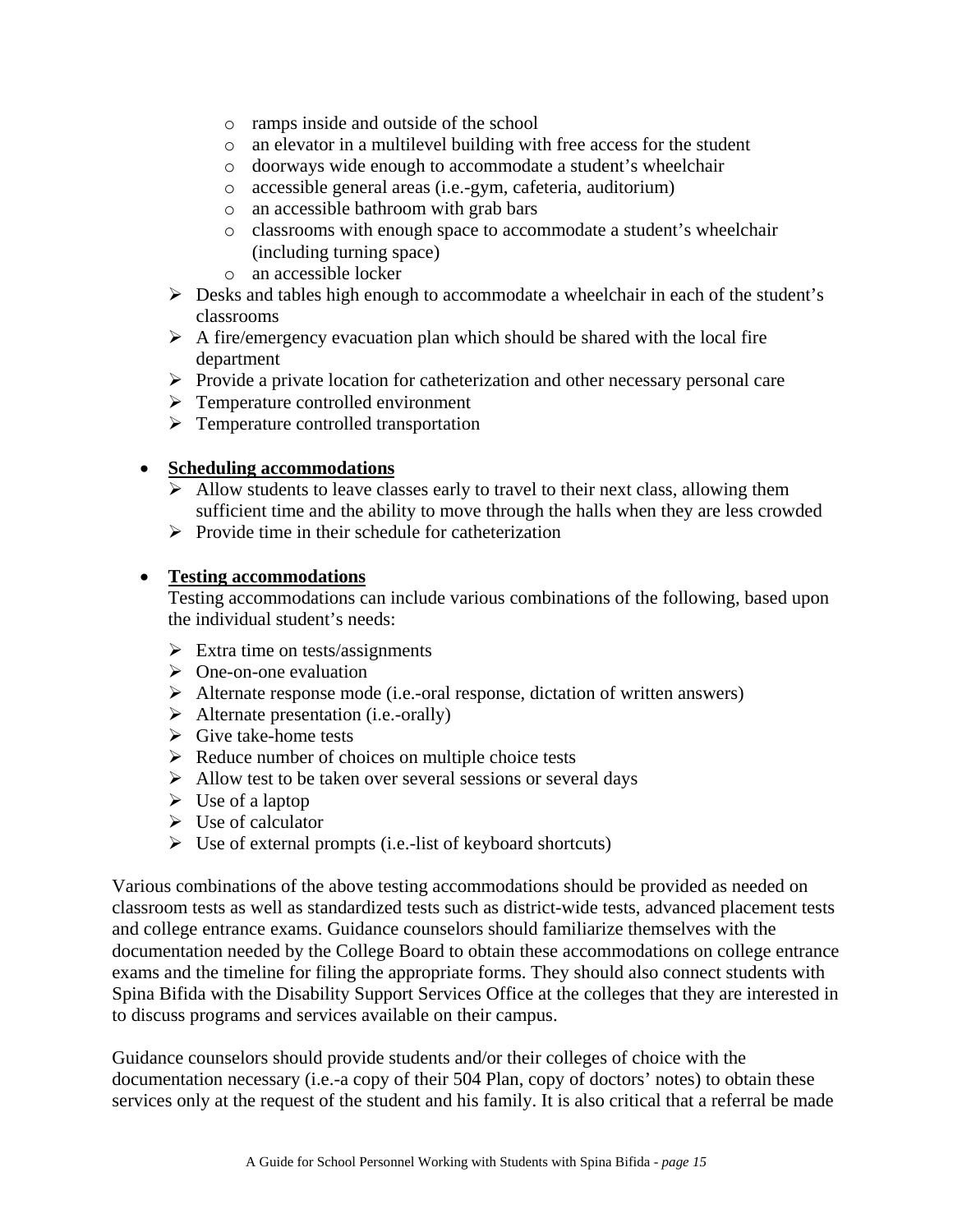to Vocational Rehabilitation because they may be instrumental in providing the student with many of the services and/or equipment needed to attend college. The most important thing to remember when helping the student as he plans for the college search and application process is to **start early!!!** If the student has an IEP, this should be part of the formal transition plan that begins during the calendar year that a student turns 14. This is when a course of study is determined to help a student transition from secondary education to postsecondary life. At the age of 16, the transition plan expands to include a coordinated set of activities and community experiences. The transition plan is revised yearly.

Additional school-based accommodations can including various combinations of the following as needed:

#### • **Classroom accommodations**

- $\triangleright$  Extended time to complete written assignments
- $\triangleright$  Use of a laptop
- $\triangleright$  Assistance with getting laptop and/or materials in and out of backpack or bag
- $\triangleright$  Allowed to have list of keyboard shortcuts on student's desk
- ¾ Preferential seating near door as well as electrical outlets
- $\triangleright$  Allowed to carry fluids

#### • **Program accommodations**

- $\triangleright$  Adaptive physical education
- $\triangleright$  Assistance with set-up for meals and/or snacks
- $\triangleright$  Decreased written demands
- $\triangleright$  Significantly decreased homework assignments (to allow time for outpatient therapy, home therapy and increased time to complete self-care activities)
- ¾ Modified work load
- $\triangleright$  Peer buddy for assistance with materials, cafeteria use, opening doors, etc.
- $\triangleright$  Peer note taker
- $\triangleright$  Volunteer homework buddy
- ¾ Provide homework assignment notebook
- $\triangleright$  Provide sample of finished project
- $\triangleright$  Provide procedure for finished project
- $\triangleright$  Provide a visual daily schedule
- $\triangleright$  In-servicing staff and/or students about the child's disability
- $\triangleright$  Moving the location of a class to make it accessible
- $\triangleright$  Extracurricular activities held in accessible part of building
- $\triangleright$  Allow student to e-mail completed assignments to teacher
- ¾ Allow student to use speech-to-text and text-to-speech software

#### • **Presentation accommodations**

- $\triangleright$  Write key points on the board
- $\triangleright$  Provide visual aids, organizational outlines
- $\triangleright$  Include a variety of activities during each lesson
- $\triangleright$  Provide study guides
- $\triangleright$  Have student review key points orally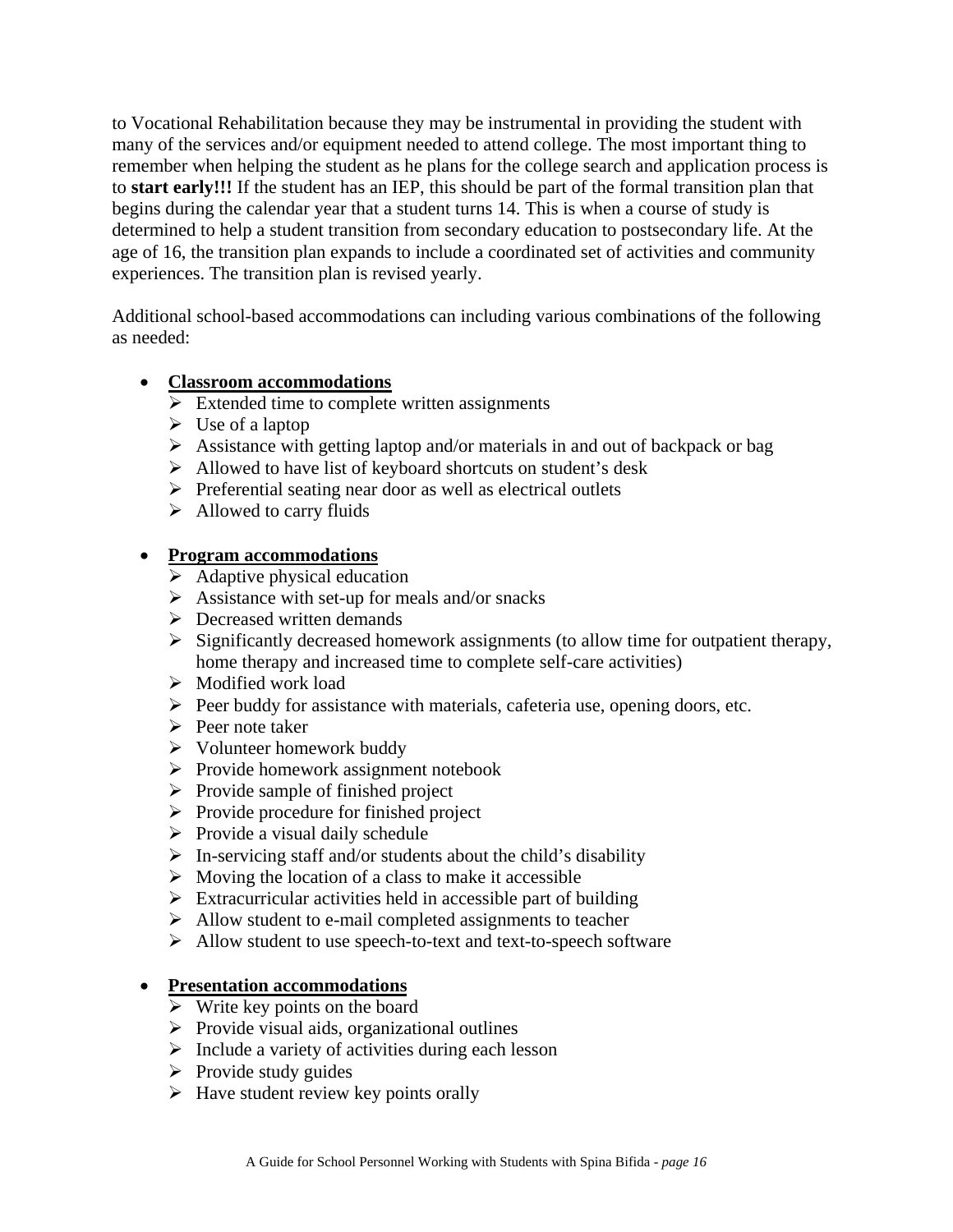$\triangleright$  Have student repeat and explain directions

#### • **Assignments/Worksheets**

- $\triangleright$  Simplify complex directions
- $\triangleright$  Highlight key concepts on handouts
- $\triangleright$  Give frequent short quizzes and avoid long tests
- $\triangleright$  Provide alternative/extra options for assignments
- $\triangleright$  Break lengthy outside reading assignments into smaller assignments

#### **Be certain to consider all of the necessary accommodations needed for the student to participate in field trips.**

#### • **Materials to be provided**

- $\triangleright$  Extra set of books to keep at home
- $\triangleright$  Copies of teachers' notes
- $\triangleright$  Taped lectures
- $\triangleright$  Taped books
- $\triangleright$  Assistive technology equipment
- ¾ Speech-to-text and text-to-speech software/devices

If a student with Spina Bifida has any decreased function of his fingers, hands or arms, he may need to use an assistive device to help him with written work in school. The school system should complete an assistive technology evaluation to determine the student's exact needs. Any assistive device or software needed should be provided by the school system. The **assistive technology specialist** should train the student and staff in the use of the device. Once training is complete and the student is able to use the device functionally, services should continue to be provided on a consultative basis to address any future concerns or additional needs.

With regards to transportation to and from school, a student with Spina Bifidamay need to be transported on a lift bus, unless his physician clears him to transfer from his wheelchair to a regular bus seat. The transportation office needs to make sure that there is an appropriate system on the bus for securing the wheelchair for safe transportation. As previously mentioned, the bus should be climate controlled.

It is also important to be aware of psychosocial issues related to having a student with Spina Bifida in your class. Although many people, students and staff alike, may want to help the student as much as possible, it is important to promote his independence as much as possible. Allow him to do what he can without immediately jumping in to help. Always ask the student if he wants help and how he wants you to help. Students should also be taught to do this as a matter of courtesy and respect. Include the student in as normal a fashion as possible, taking into account what is developmentally appropriate for the student's age. For example, a student in kindergarten does not need to stay in his wheelchair all day. Take him out of the wheelchair during circle time or story time and let him sit on the floor or a mat with the other children. The student's physician and/or physical therapist can provide information on how to do this safely. If a student does not have functional use of his arms or hands, devise a system for him to let you know that he wants to answer a question (i.e.-his aide will raise his hand). Do not be bound by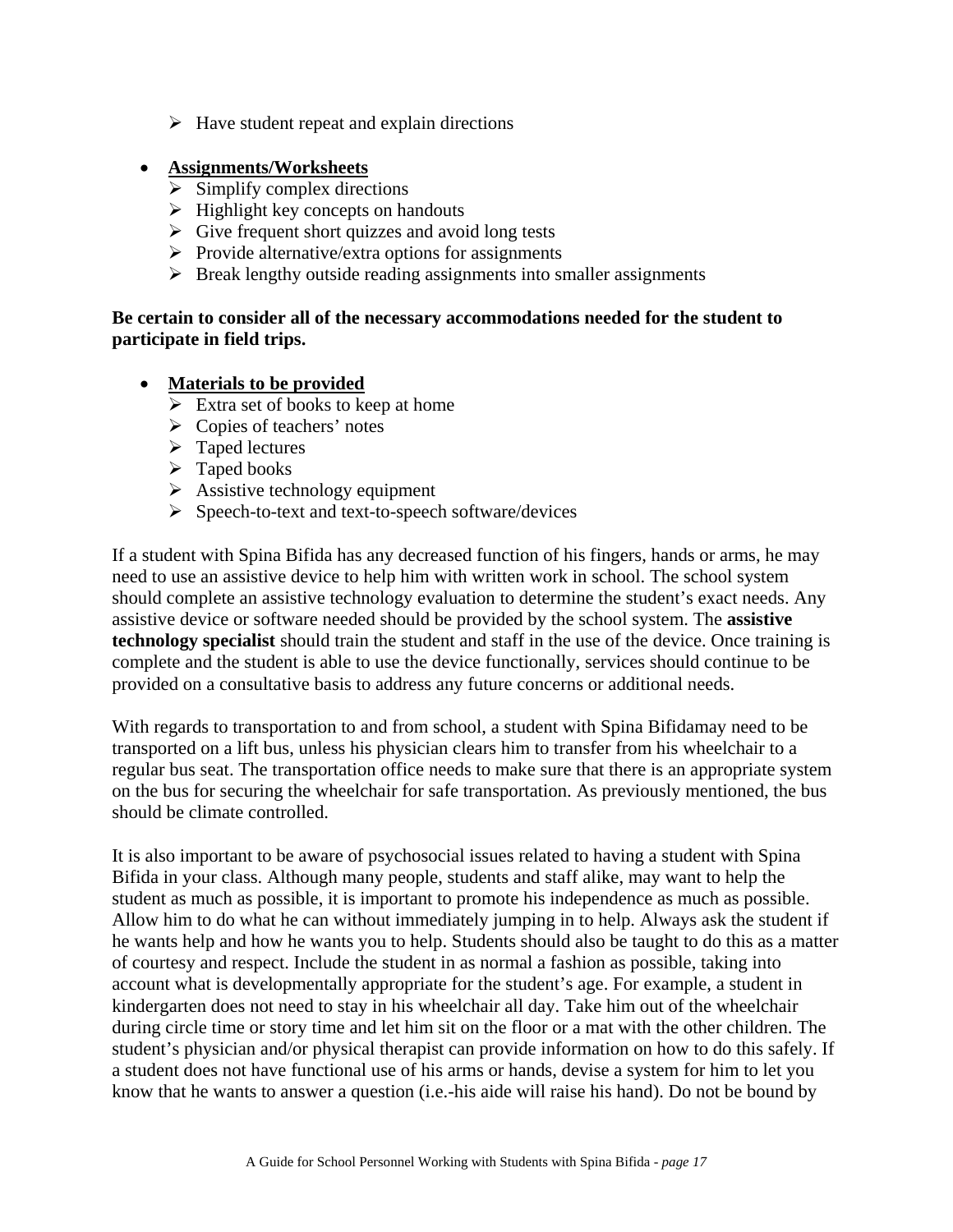only the suggestions provided in this booklet. Providing an inclusive school program for a student with Spina Bifida will require creativity on the part of his teachers and peers.

#### **Academic Strengths and Weaknesses That Affect Learning**

Research in the area of learning and Spina Bifida has led to developing the following learning profile of students with Spina Bifida.

- Most students have an IQ in the average range.
- Verbal skills are usually stronger than nonverbal skills, particularly if the nonverbal tasks have a speed or motor requirement.
- A Verbal IQ score is a better predictor of a student's educational achievement scores than the Performance or Full Scale IQ score.
- Word reading and spelling skills are usually better, while reading comprehension and math skills are usually weaker.
- Multiple shunt revisions are associated with lower intelligence scores.
- The higher the level at which the spinal cord is affected, the greater the possibility that intelligence and academic skills may be negatively impacted.
- Central nervous system (CNS) infections diminish intelligence.
- Students with SpinaBifida often demonstrate perceptual-motor problems.

In many instances, students with Spina Bifida have often unfairly been viewed as "lazy" or "unmotivated," when they were actually having learning problems. For this reason, it is critical that school staff who work with students with Spina Bifida are educated about their potential learning problems and strategies for addressing them. Some of the most common patterns of learning strengths and weaknesses in children with Spina Bifida are described below.

- **Reading Comprehension:** In many cases, reading skills are an area of strength for students with SpinaBifida. It is possible, however, for them to be very good "word readers" or "decoders" but still have difficulty *understanding* what they are reading. Reading comprehension difficulties are actually very common in students with SpinaBifida and can be very frustrating for the student, teacher and parents. Reading comprehension difficulties often become more of a problem around third or fourth grade, when the school curriculum shifts from an emphasis on "learning to read" to "reading to learn." To determine a student's specific reading comprehension difficulties, it is important to use tests that require him or her to make conclusions and draw inferences from paragraph-length reading passages (rather than just single sentences).
- **Math skills:** Mathematics is a common area of difficulty for students with Spina Bifida. Although they often have visual-spatial difficulties, current research shows there is little evidence suggesting that visual-spatial problems are the cause of the math problems. Instead, they appear to involve the following:
	- ¾ *Math procedural knowledge*: Successful math calculation requires students to know and use specific procedures, such as "regrouping" when completing multi-digit subtraction problems. Recent studies suggest that many students with SpinaBifida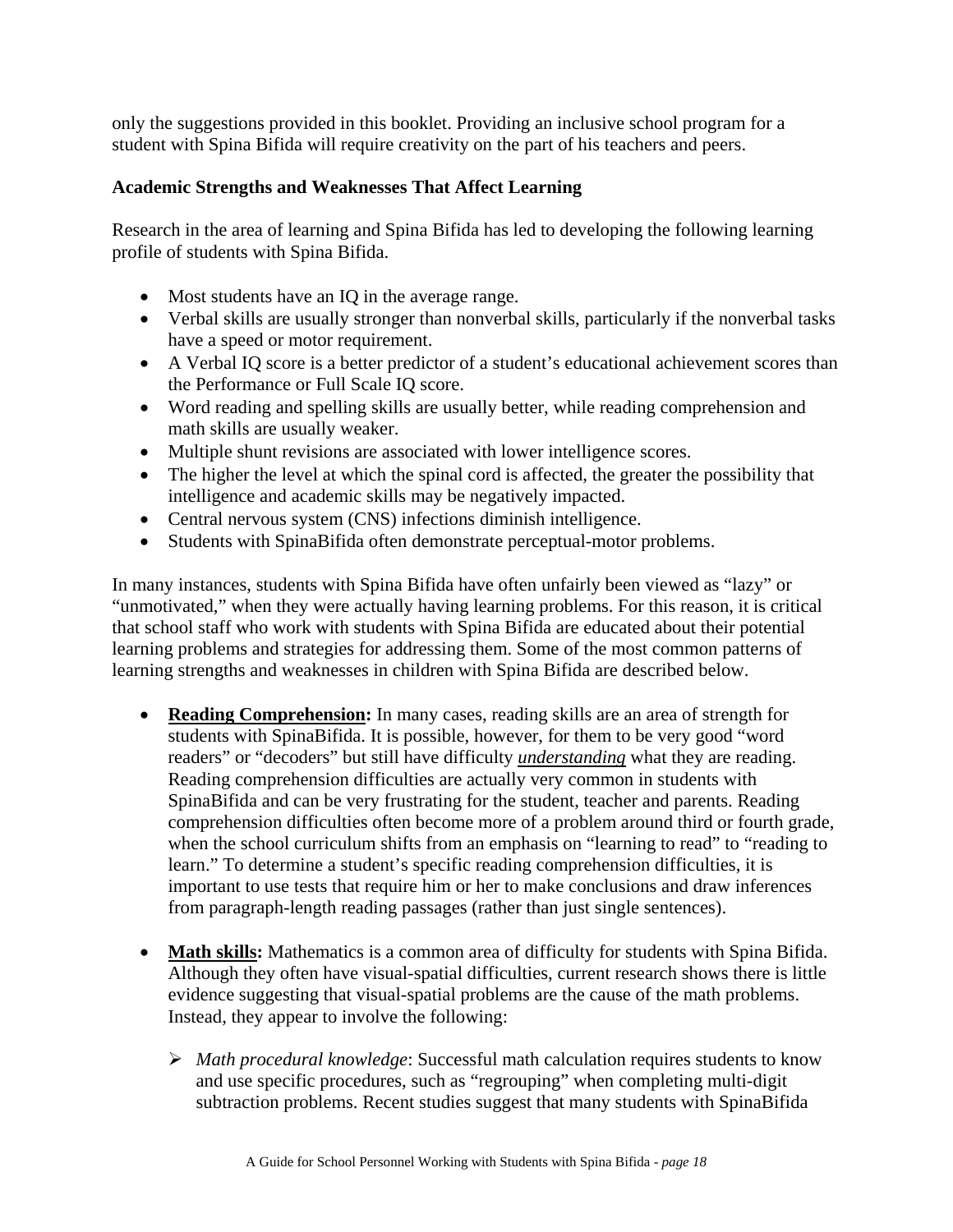have difficulty learning these types of math procedures and continue to use inaccurate approaches (e.g., subtracting smaller numbers from larger ones rather than "regrouping"during multi-digit subtraction). Some students eventually learn the correct procedures, but many still do not use them consistently when completing math problems. It is important to determine if the student uses math procedures inconsistently (due to a lack of attention/concentration) or not at all (due to a lack of procedural math knowledge) in order to determine the appropriate instructional intervention.

- ¾ *Math fact retrieval:*There is evidence that some students with SpinaBifida are less "automatic" in their basic math fact retrieval. Instead of recalling memorized math facts when completing calculation problems, students with SpinaBifida often continue to use less efficient strategies that they have learned (e.g., "counting up" from the highest number, such as 5, 6, 7, 8, when calculating 5+3). These strategies are generally slower and less efficient. It is not unusual to see students with SpinaBifida using their fingers or hash marks to calculate even simple calculations. These less efficient strategies slow down the completion of math calculations and increase the chances of making careless mistakes during longer, multi-step calculations.
- ¾ *Math estimation*:Children with SpinaBifida frequently have difficulties with math tasks that require estimation, which makes it difficult for them to make a reasonable guess as to the measurements (e.g., size, mass, or length) of an object. This can also result in a failure to detect obvious errors during math calculations (e.g., 99-23=16).

#### **Neuropsychological Strengths and Weaknesses that Affect Learning**

As previously discussed, a number of differences in brain development typically occur with Spina Bifida. These result in a pattern of learning strengths and weaknesses that impacts students' classroom performance. This pattern of strengths and weaknesses has been well described by researchers such as Jack Fletcher, Maureen Dennis and Marcia Barnes, and knowing this pattern often helps teachers put the learning difficulties of students with Spina Bifida into perspective.

Students with Spina Bifida often have strengths in *associative processing*, which is the process of forming associations between different things when they are presented together over and over. For instance, students with Spina Bifida usually learn the names of things very easily, especially when the object and the name of the object are presented together at the same time. Associative processes help the child "associate" or "group" several things together and learn that "this goes with that". This can help facilitate learning across academic subjects. This cognitive strength also helps with word reading, since practice reading words builds a strong association between the words and the combination of letters that make up the words. Unfortunately, students with Spina Bifida frequently have problems with *assembled processing*, which is needed to help them put together knowledge and understand information presented to them. In reading, assembled processing involves identifying larger themes and building understanding from the individual words that have been read.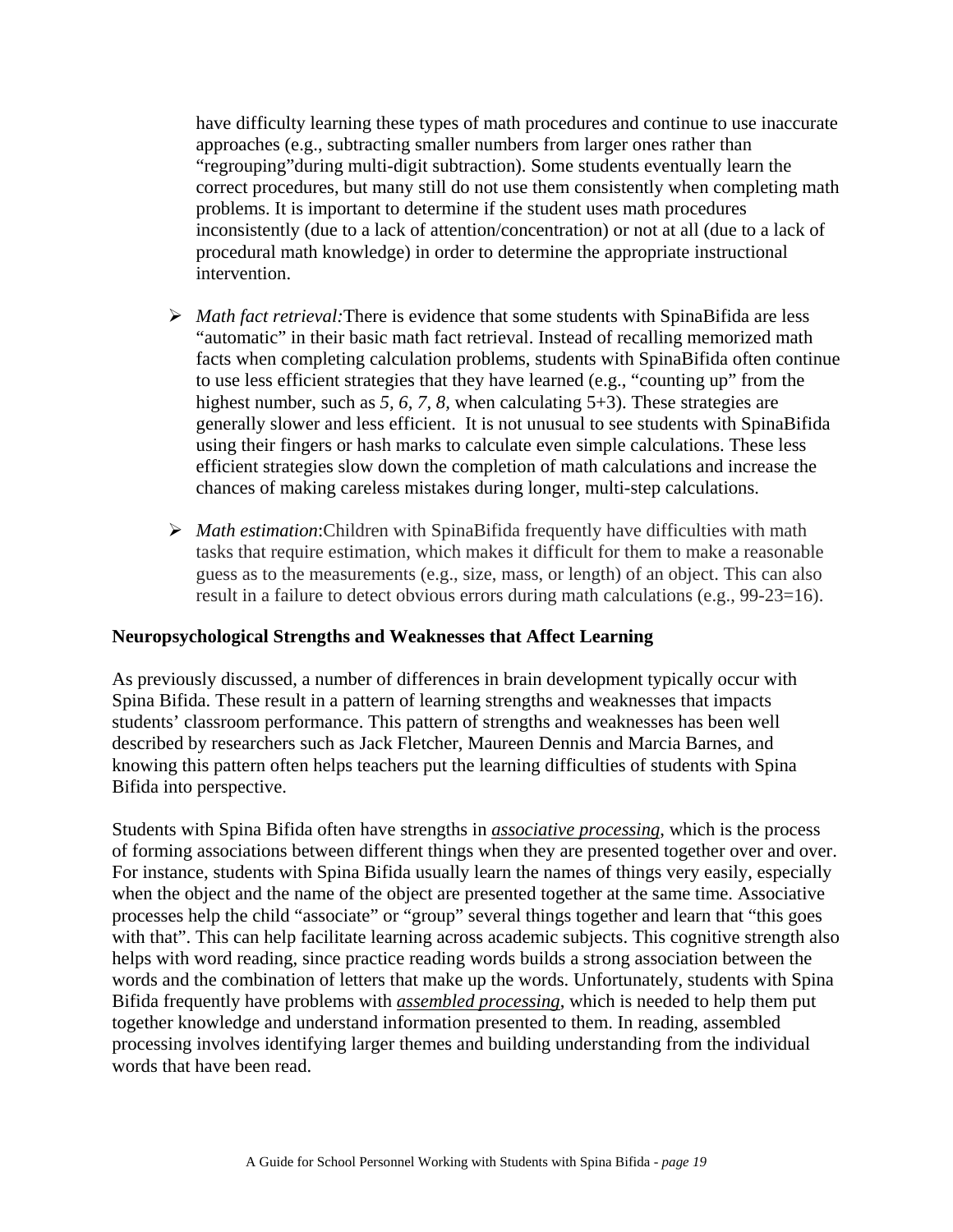Students with Spina Bifida frequently use their strength in associative processing to develop good word reading skills, but then struggle to use assembled processing to integrate the individual words into meaningful ideas. This can be very frustrating for the students and their teachers, as the student with Spina Bifida frequently "sees a lot of trees" but don't always "see the forest" when reading.

When students with Spina Bifida have difficulties in assembled processing, teachers may need to help them recognize larger themes or patterns, even if it may seem somewhat obvious. This type of help often allows the students to think about the information and engage in classroom discussions. Problems with assembled processing and other cognitive skills can result in broad learning problems that contribute directly to poor academic performance. Some specific areas of weaknesses that can occur in students with Spina Bifida include:

- Memory
- Comprehension
- Attention
- Impulse control
- Organization
- Sequencing
- Decision making/Problem solving
- Visual-motor integration

Any combination or all of these weaknesses may be a problem even when a student's overall intelligence is in the average range or higher. The effects of these weaknesses become more obvious as school curriculums and demands become more complicated (about fourth grade). Although there seem to be more problems when a student has a shunt, learning problems may occur in students with or without shunts.

A student's individual learning profile, including areas of strength and weakness, should be identified through a neuropsychological evaluation by a qualified examiner. This evaluation will assess a student's intelligence, academic levels and basic learning abilities, as well as neuropsychological functions such as attention, perceptual-motor processes, reasoning and problem solving, organization, sequencing skills and memory.

The learning needs of youth with Spina Bifida are often missed by assessors considering formal criteria for a "specific learning disability," particularly if testing focuses on individual skills, such as word identification, rather than integrated academic functions like reading comprehension. Depending on their profile and identified needs, children with Spina Bifida may qualify for special education and related services under Specific Learning Disability, Other Health Impaired, or another category. Information from the neuropsychological evaluation will also be helpful in developing an IEP for the student.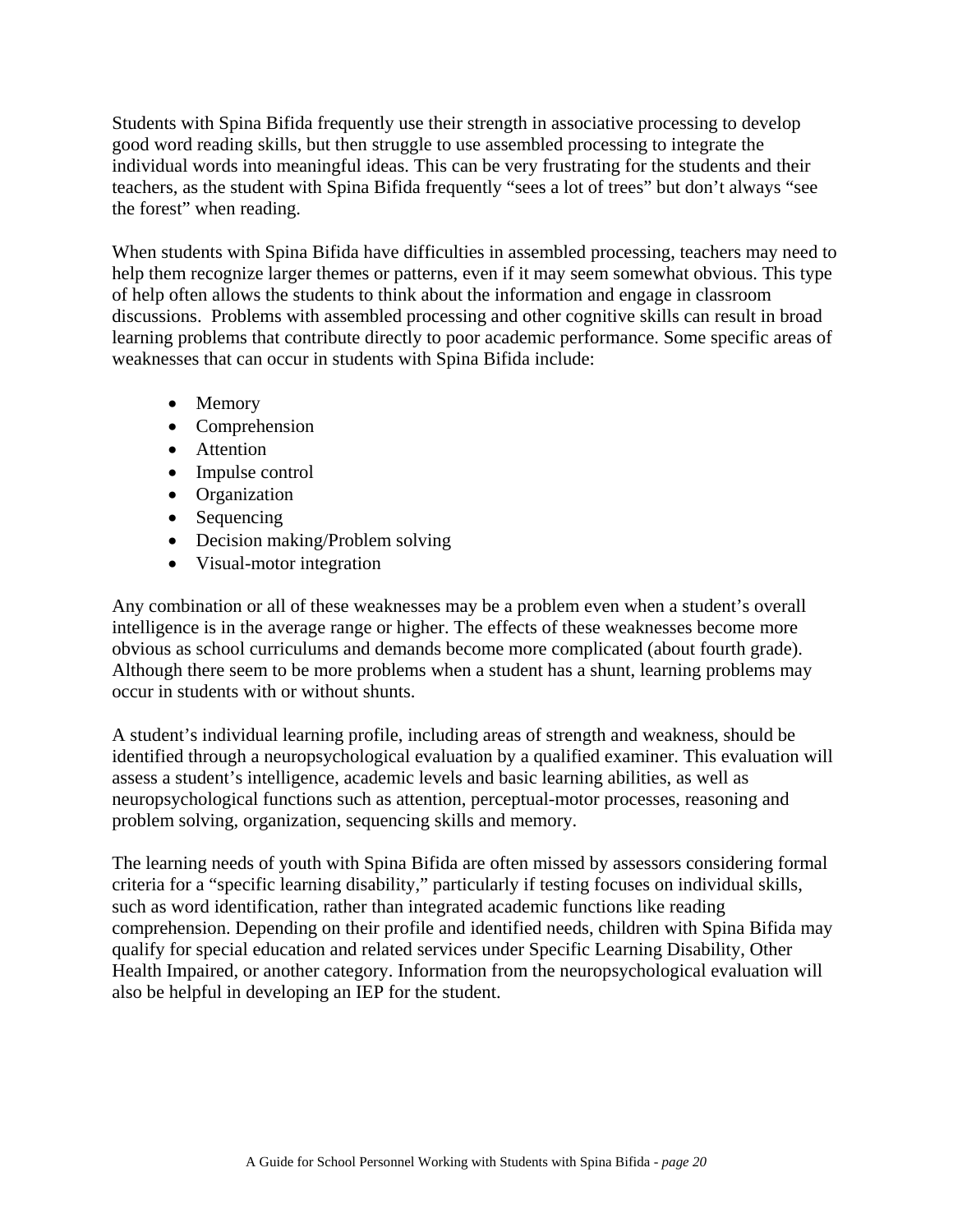## **SUGGESTED STRATEGIES TO ADDRESS LEARNING WEAKNESSES OF STUDENTS WITH SPINA BIFIDA**

#### **Memory**

There are different types of memory, such as visual (seeing) memory, auditory (hearing) memory, short-term memory and long-term memory. It is important to know what type of memory difficulty each student has.

• Deficits in *prospective memory* are very common in students with SpinaBifida. Prospective memory is "remembering to remember" to do things in the future. Students with SpinaBifida have many extra responsibilities they must "remember to remember" to complete at certain times during the day. For example, they may "forget" to go to the nurse's office to perform self-catherization, even if they can easily remember the times that they are supposed to catheterize when asked. Linking prospective memory tasks to *events* (e.g., after breakfast) instead of *times* (e.g., 7 a.m.) helps facilitate memory for these tasks. The event acts as a naturally occurring cue for the student to perform the task (instead of having to watch the clock and wait for the right time to perform the task).

The following suggestions may also be helpful when addressing prospective memory problems:

- Use devices that provide external prompts or cues to complete tasks, such as a memory journal, calendar, homework sheet or student planner. Electronic organizational aids are becoming more available in the classroom and may be helpful.
- Watches and Smartphone with multiple alarm capabilities can be helpful in reminding students of routine care, such as pressure relief, catheterization and medications. These devices also allow students to be more independent in their self-care skills, instead of relying upon outside persons to prompt them.

Sometimes children with Spina Bifida have trouble remembering things because they were not actually paying attention when the information was first presented. These types of *attentionrelated memory problems* are common when the student is required to "divide his attention" and do two things at once. For instance, it is especially difficult for the student to listen to what the teacher is saying while he is also copying an assignment from the board. Reducing "dual task" situations like this can help the student with Spina Bifida focus his attention on the information being presented. The following suggestions may also be helpful when addressing attentionrelated memory problems:

- Be certain to get the student's attention and establish eye contact before giving instructions or a demonstration.
- Preferential seating near the teacher or the front of the room.
- Reduce distractions in the environment as much as possible.
- Provide outline or copy of notes so student can focus on presentation.

Sometimes students with Spina Bifida have difficulty learning information efficiently with just one presentation. They often require repeated exposure to the material and/or additional learning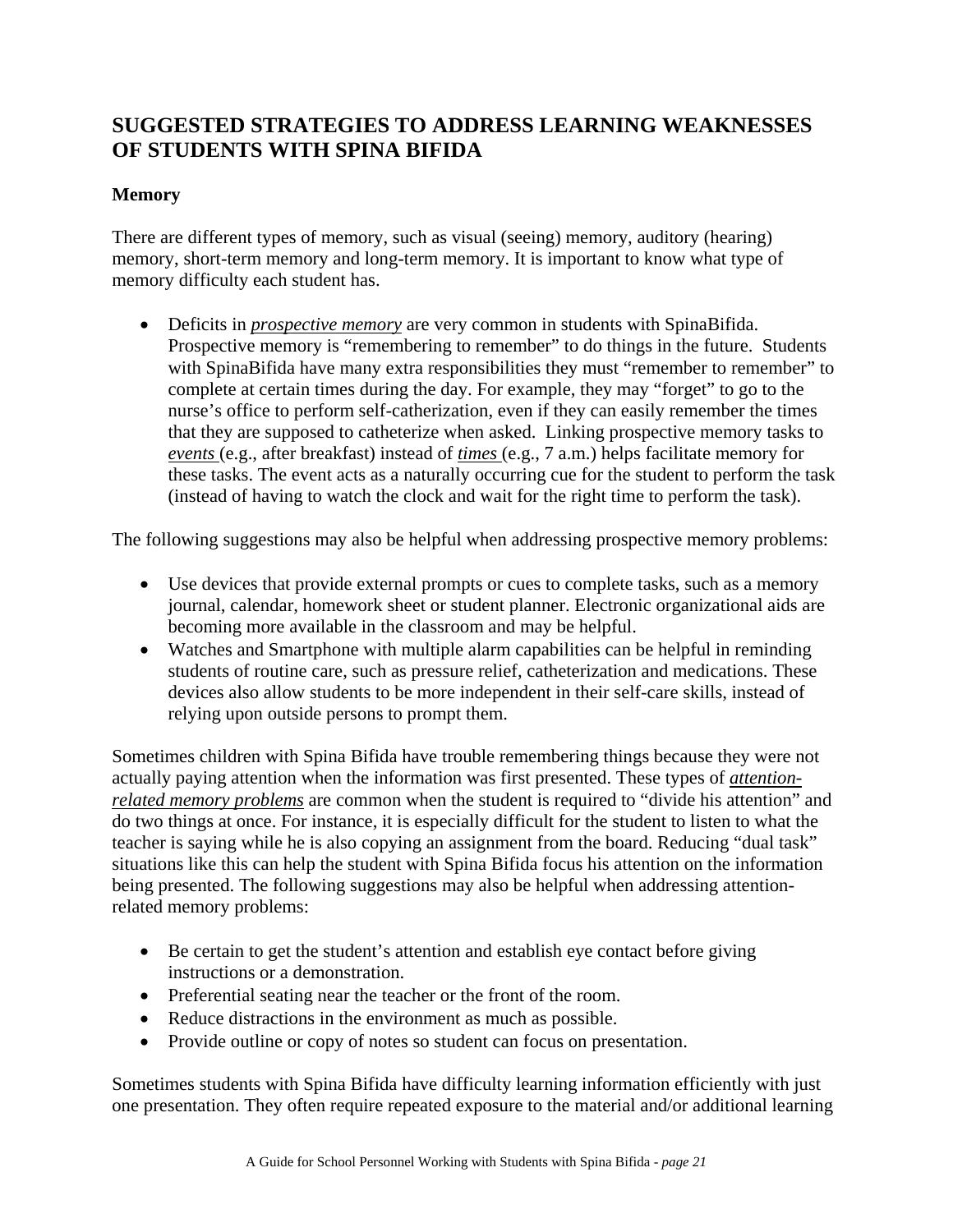trials. Since students with Spina Bifida have strengths in associative processing (see above), they will usually benefit from opportunities for additional learning trials, practice or rehearsal. The following ideas can be used to address *learning efficiency* problems:

- Pair things (associate) that need to be remembered together. Pairing new information with previously learned information may aid retention.
- Allow the student with Spina Bifida to use a tape recorder so he can review the material later in the day. This will provide additional opportunities to form associations between pieces of information.
- Allow verbal rehearsal (repeating things over and over, such as spelling words or multiplication tables).
- Present information using a variety of modalities (i.e.-visual, auditory, tactile, kinesthetic).
- Help students identify broader themes in information to be learned. This will give them a context in which to organize individual facts or pieces of information.
- Instruct the student in the use of mnemonic devices, associative devices or "chunking."
- Provide written lists of materials needed or tasks that need to be completed.
- Teach notetaking, outlining and summarization skills.

Even if the student with Spina Bifida has paid attention to and learned the information, she might have difficulty demonstrating this learning when asked to remember it later or when tested on the material. *Recall memory problems* are common in students with Spina Bifida when they are asked to "spontaneously recall" facts or pieces of information (i.e., "What is the name of the first president?"). Recall memory problems can often be addressed by requiring the student to "recognize" information instead of "recalling" it" (i.e., Was the first president George Washington or Thomas Jefferson?"). For this reason, students with Spina Bifida usually do better when they are assessed using multiple choice tests, rather than short answer or free recall tests.

#### **Comprehension**

Students with Spina Bifida can usually repeat information and/or recite facts or individual pieces of information, but often struggle to understand broader themes of what they hear. Many students with Spina Bifida have good expressive vocabularies and frequently appear to understand more than they actually do. For example, they can often talk about aspects of their medical condition using technical words such as "myelomeningocele" and "hydrocephalus", but frequently don't know what they actually mean. Problems become more evident when they are asked to explain specific topics. At such times, their verbal explanations can become tangential, disorganized and "off track." For this reason, it is very important for teachers to routinely assess comprehension of the material, rather than assuming that the student understands based on his expressive vocabulary. The following strategies may be useful accommodations for comprehension problems:

- Use visuals (i.e.-maps, models, demonstrations) to help the student get a "picture" in his mind of what is happening in a story or what is being said.
- Give simple verbal explanations.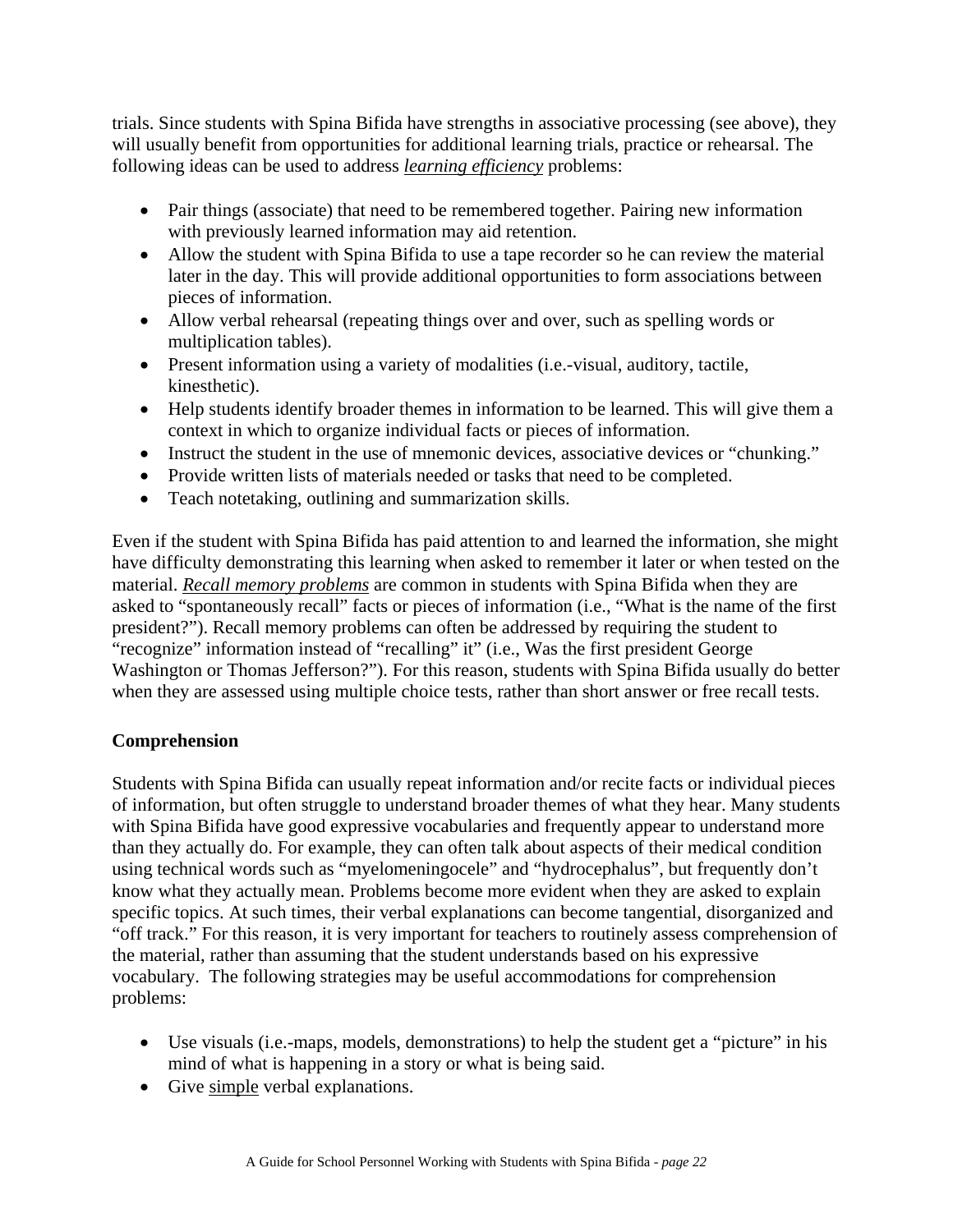- Have the student verbally paraphrase material just read or discussed to assess comprehension.
- Ask questions throughout a reading assignment to assess comprehension.
- Highlight important points while reading.
- Prerecorded reading material to be used simultaneously while the student is reading.
- Act out the story or have the student role play a certain character.
- Read the comprehension questions at the end of the story before beginning to read.
- Work with the student on identifying the "main idea" of a reading selection, story or conversation.
- Permit students to use "text-to-speech" software or devices (e.g., Kindle, WordQ) so that they can easily review texts several times without having to re-read it multiple times.

#### **Attention**

Students with Spina Bifida frequently have difficulty sustaining their attention over the course of a class period and/or may focus their attention on individual details rather than "the most important part" of a classroom presentation. This may lead to missing directions or assignments, failing to copy assignments from the board, completing work incorrectly or missing parts of conversations with their peers. Some suggestions are listed below that may be helpful when working with a student who is having difficulty paying attention. If consistent use of these strategies does not improve the student's attention, discuss with your school's team whether the student may need to be referred to a doctor for evaluation for ADHD.

- Establish an unobtrusive signal between yourself and the student to alert him to his inattention.
- Be certain to get the student's attention and eye contact before giving instructions or a demonstration.
- Try preferential seating near the teacher or the front of the room.
- Reduce distractions in the environment as much as possible.
- Give short assignments.
- Break longer assignments down into shorter tasks or work on them in several short periods.
- Provide reinforcement for work completed on time.
- If necessary, reduce directions to individual steps (i.e.-give each one after completion of the previous one).
- Maintain physical contact while talking to the student (e.g., put your hand on his shoulder).

#### **Executive Functions**

This term refers to a number of different cognitive abilities that are thought to help individuals control impulsivity and generate goal directed action. Problems in these areas, or executive dysfunction, can occur even if the individual has age-appropriate intelligence. Considerable research evidence supports the idea that many individuals with Spina Bifida have aspects of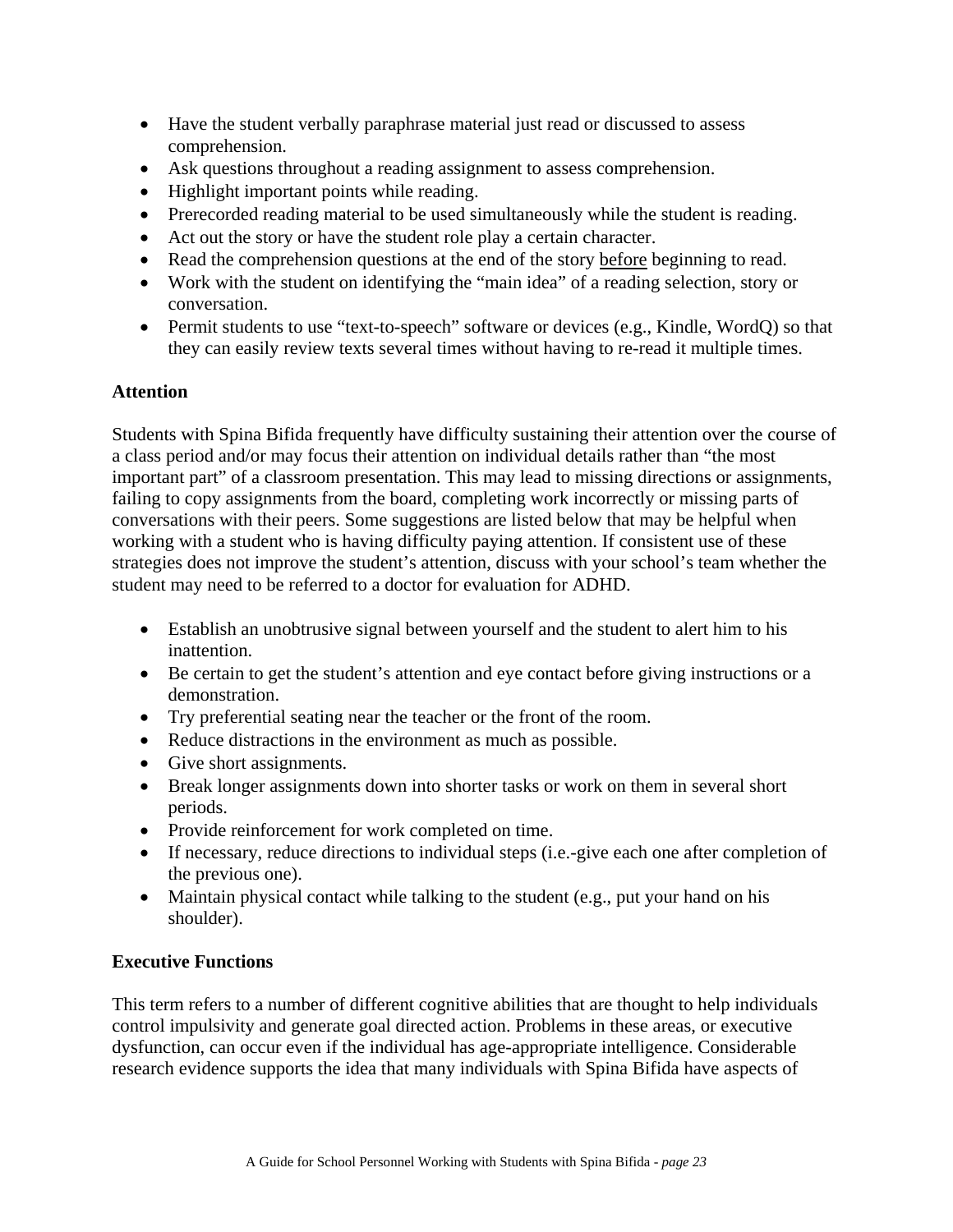executive dysfunction, which has a negative impact upon school functioning. Several important components of executive functioning are described below.

- **Initiation**: Students with Spina Bifida can present as "passive" in class and dependent on others for cues to start on tasks that they know how to do. Establishing a predictable routine will help them learn when to start tasks, allowing them to become more independent. However, patient cues and reminders may still be necessary.
- **Organization**: A common problem for students with Spina Bifida is keeping things organizes. This is a difficulty that will obviously impact a student's school performance, particularly if he continually loses or misplaces materials, books, assignments and homework. A lot of time is wasted searching through notebooks and backpacks that are not well organized and are stuffed with papers and materials. Improved organizational skills can be facilitated with the following strategies.
	- $\triangleright$  Model organization for your student by keeping your own area and materials neat and well organized.
	- ¾ Provide direct instruction and physical assistance with organizing a notebook. Be vigilant in helping the student to maintain the order of his notebook and materials once it has been established.
	- $\triangleright$  Reduce verbal explanations and provide simple, concrete instructions.
	- $\triangleright$  Reduce the amount of materials used at one time.
	- $\triangleright$  Teach the student to think about the materials needed prior to starting an activity.
	- $\triangleright$  Provide the student with a written list of materials that will be needed for each activity throughout the day.
	- $\triangleright$  Provide times throughout the school day that students can use to organize their materials (i.e., before lunch, after recess).
	- $\triangleright$  Provide adequate transition time between activities.
	- $\triangleright$  Establish a routine.
	- $\triangleright$  Minimize materials kept in the student's desk.
	- $\triangleright$  Provide the student with an organizational checklist and instruction in how to use it.
	- $\triangleright$  Provide structure for all academic activities.
	- $\triangleright$  Assign only one task at a time.
	- $\triangleright$  Reinforce the student for being organized, prepared with appropriate materials and locating completed assignments and homework quickly.
	- $\triangleright$  E-mail the student his assignments (rather than requiring him to copy it off of the chalkboard).
	- $\triangleright$  Provide a second set of textbooks so the student doesn't have to plan/remember which books to bring home each evening.
	- $\triangleright$  Allow students to turn in assignments by e-mail (rather than making them transport written assignments back to school in their book bag).
- **Sequencing**: Students with Spina Bifida who have difficulty with attention, memory or organization, may also have difficulty with sequencing, or keeping things in the correct order. They may have all of the parts of a procedure or activity, but not in the correct order. This can definitely impact their skills in the areas of math (i.e., completing a multi-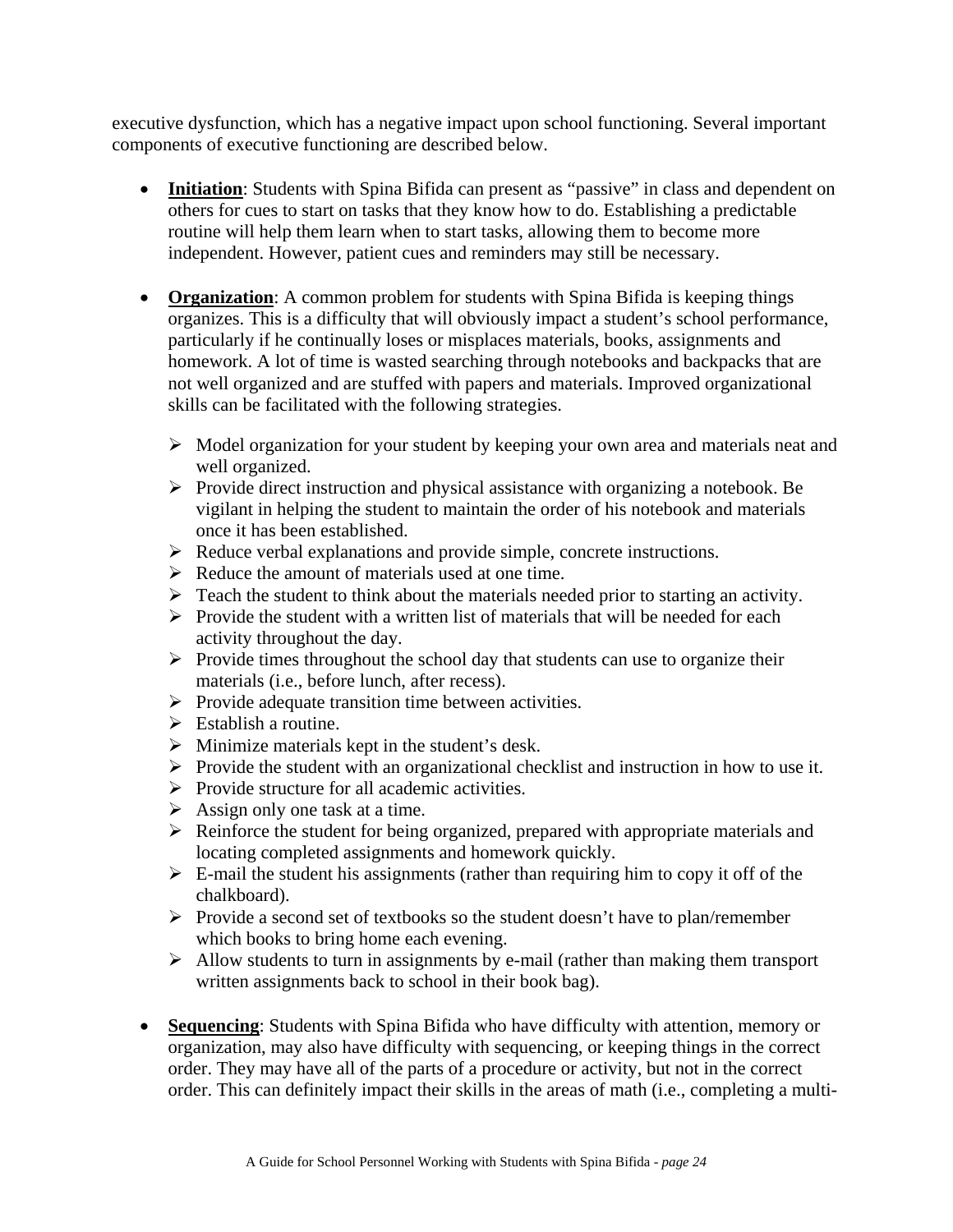step problem, making change, telling time, etc.) and written language (i.e., sequencing story events, writing a report, etc.). The following strategies are recommended for students with sequencing difficulties.

- $\triangleright$  Provide specific activities that involve sequencing (i.e., cooking, dot-to-dot, ordering story events, ordering a comic strip) and work closely with the student to emphasize the importance of having the steps in the correct order.
- $\triangleright$  Consistently emphasize the daily schedule and that each activity is done at a specific time and in a specific order.
- $\triangleright$  Provide the student with a daily/weekly schedule and refer to it often. Have students check off each subject or activity as it is completed.
- $\triangleright$  Start with simple multi-step instructions (2-3 steps) and gradually build up to lengthier instructions as the student's sequencing skills improve.
- $\triangleright$  Instruct the student in the use of associative or mnemonic cues to help them recall the correct sequence.
- $\triangleright$  Change the sequence of an everyday activity (i.e., sitting at the lunch table before getting their lunch) and have the student put the steps in the correct order. This can be done verbally and/or visually (using picture cards of the steps).
- **Decision making and problem solving:** Students with Spina Bifida who have memory, attention, organizational and sequencing difficulties will most likely have decision making and problem solving difficulties. Making a decision involves choosing from multiple options. Solving a problem involves applying previously learned information or experiences to a new situation to come up with a solution to a new problem. Some suggestions for improving skills in this area are listed below.
	- $\triangleright$  Give the student plenty of opportunities to practice decision-making by offering them multiple options (i.e., Do you want to read a story, do seatwork or work at a station? Do you want juice, milk or water for snack?)
	- $\triangleright$  Always pair actions with consequences or outcomes so that the student begins to realize that certain consequences are related to each decision that she makes.
	- $\triangleright$  Model appropriate decision making and problem solving skills within the classroom.
	- $\triangleright$  Help the student make a written list of steps involved in problem solving and encourage him to refer to it throughout the process.
	- $\triangleright$  Provide practice in problem solving using role playing activities.
	- $\triangleright$  Provide direct instruction in cause and effect relationships.
	- $\triangleright$  Have the student verbalize the reason for real life outcomes.
- **Visual-motor:** Visual-motor (eye-hand) difficulties are often seen in students with Spina Bifida who have shunts due to hydrocephalus. Visual perception problems mean that they have trouble "seeing" or "picturing" things in their heads, finding their way around and they are less coordinated. Poor fine motor skills, combined with visual perception problems, impact the student's ability to use educational materials and tools, move around their school environment and succeed in reading, math and writing activities. These suggestions have been found to be helpful when working with students with visual-motor difficulties.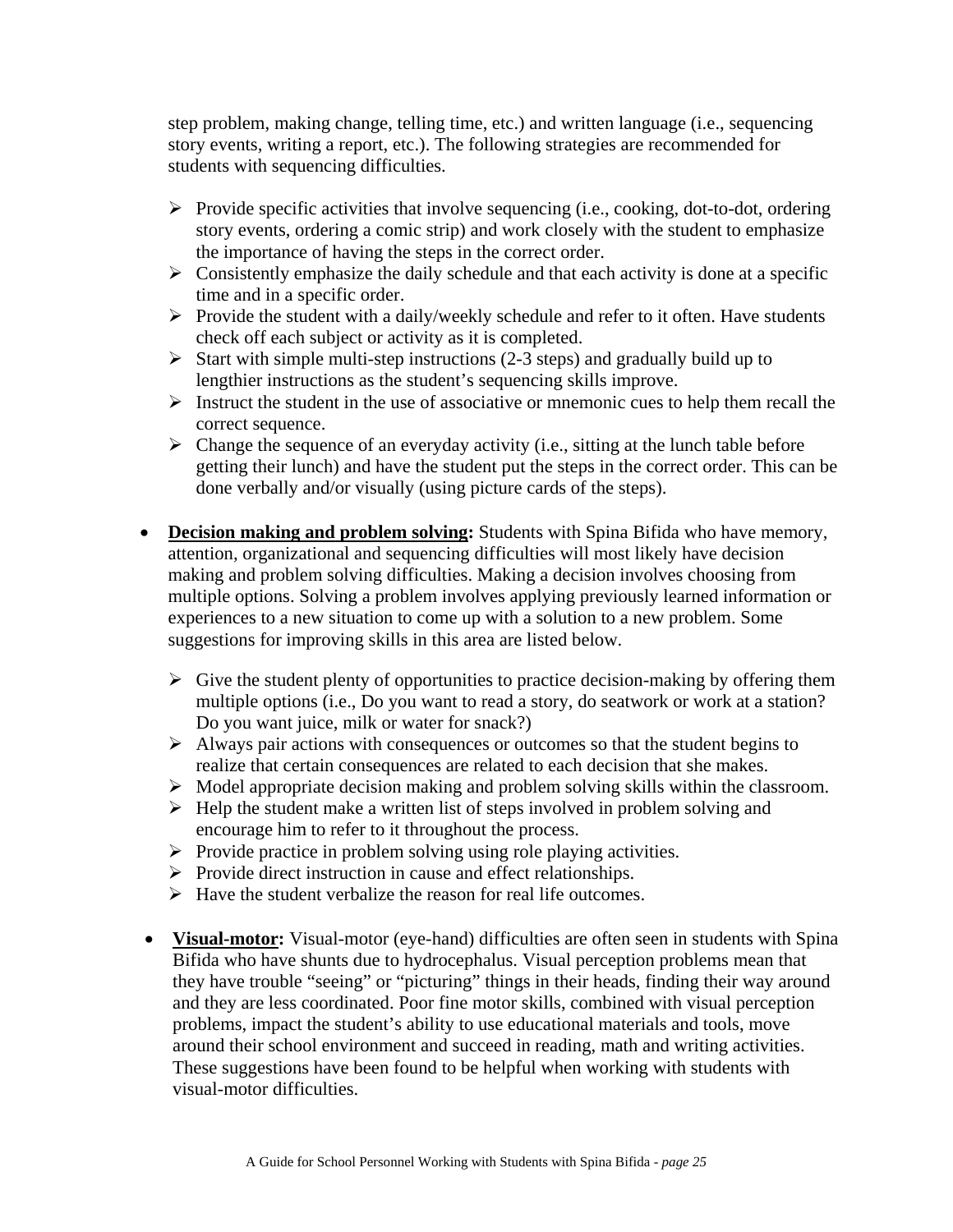- $\triangleright$  Use a multisensory approach to instruction. Instruct through all modalities (visual, auditory, tactile, gustatory, kinesthetic and smell), not just one.
- $\triangleright$  Students with Spina Bifida need to develop an awareness of themselves in space. They should be involved in physical exercises and adaptive physical education activities.
- $\triangleright$  Provide the student with many activities that give them practice in using their eyes and hands together. They should participate in a variety of fine motor tasks that involve a variety of materials (i.e., clay, paint, paper mache, crayons, markers, paste/glue, Magnatiles, etc.).
- $\triangleright$  Students with visual-motor problems will most likely have difficulty copying from the chalkboard. Allow the use of peer notetakers, provide the students with a printed copy of what is on the board or e-mail the information to them.
- $\triangleright$  In practicing copying from the chalkboard, reduce the amount of material to be copied and enlarge or highlight material to be copied.
- $\triangleright$  Many students with Spina Bifida will benefit from the introduction of keyboarding during elementary school, particularly if handwriting is slow and laborious.
- $\triangleright$  To further facilitate written language production, permit students with Spina Bifida to use "speech to text" programs such as Dragon Dictation software or WordSpeak.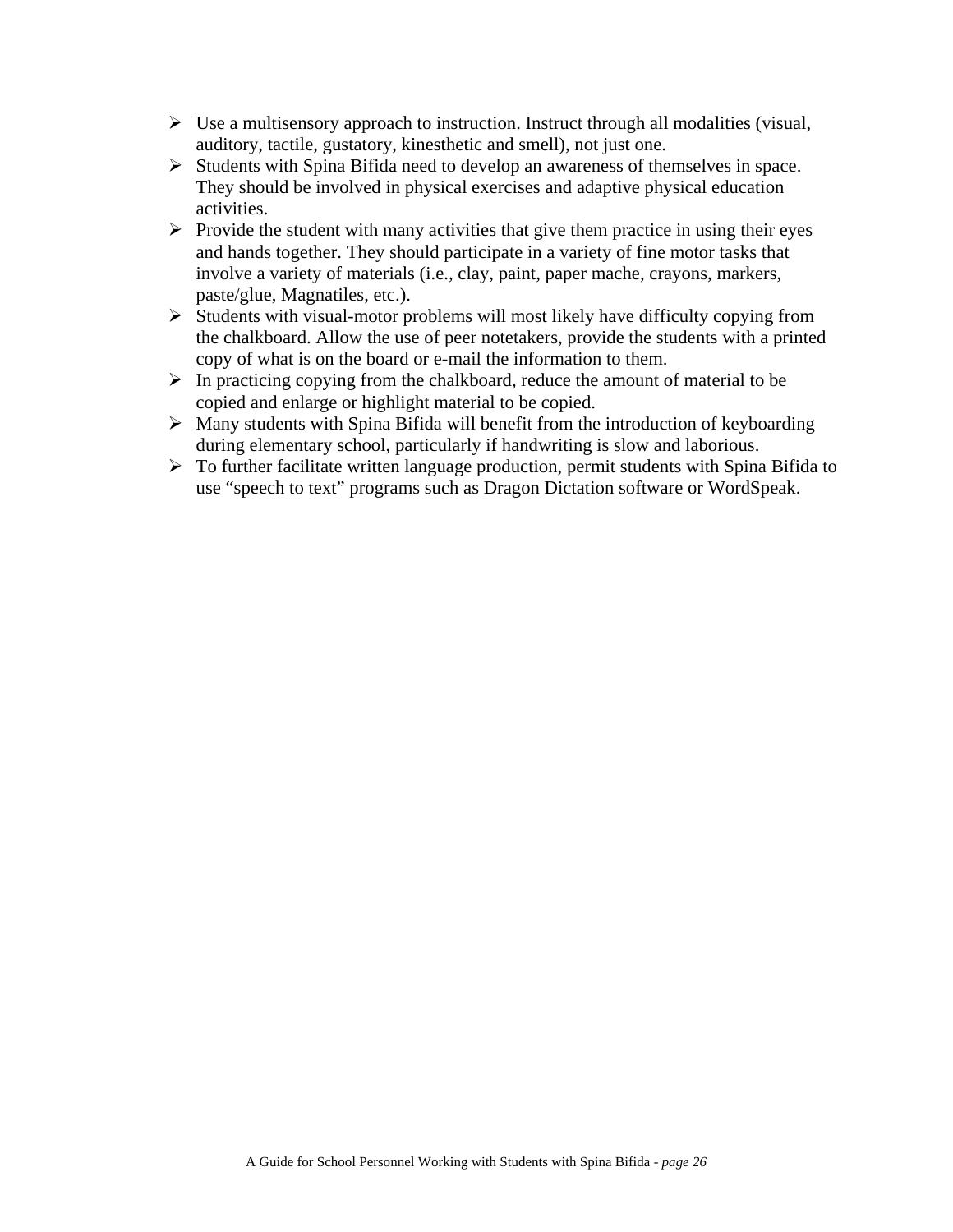#### **RESOURCES**

#### **Books**

 Lutkenhoff, M., and Oppenheimer, S. (Eds.). (1997). SPINAbilities-A young person's guide to Spina Bifida. Bethesda, MD: Woodbine House. (1-800-843-7323).

Children with Spina Bifida: A Parent's Guide, Edited by Marlene Lutkenhoff, R.N., M.S.N., Woodbine House, Bethesda, MD, 1999.

 Teaching the Student with Spina Bifida, Edited by Fern L. Rowley-Kelly, M.S.W., L.S.W. and Donald Reigel, M.D., Paul H. Brookes Publishing Company, Baltimore, MD., 1993. (1-800-638-3775).

 Porter, S., Haynie, M., Bierle, T., Caldwell, T and Palfrey, J. (1997). Children and Youth Assisted by Medical Technology in Educational Settings-Guidelines for Care, Second Edition. Baltimore, MD, Paul Brookes Publishing Company.

#### **Booklets/Pamphlets**

 "An introduction to Spina Bifida" by David G. McLone, M.D., Ph.D., Children's MM Service, Chicago, 1986. \*\*Available through Spina Bifida Association of America.

 "Answering Your Questions about Spina Bifida–A Guide from The Spina Bifida Program Department of General Pediatrics", Children's National Medical Center, Washington, D.C., 1995.

 "Directory of Services for Individuals with Spina Bifida and Related Disorders," Chesapeake-Potomac Spina Bifida Association, Inc., and Kennedy Krieger Institute, Baltimore, MD.

#### **Articles**

Barnes et al., (2006). Arithmetic processing in children with Spina Bifida: calculation accuracy, strategy use, and fact retrieval fluency. *Journal of Learning Disabilities*, 39, 174-187.

Barnes et al., (2007). A model of comprehension in Spina Bifida meningomyelocele: Meaning activation, integration, and revision. *Journal of the International Neuropsychology Society*, 13, 854-864.

French, K. (1995). Mathematics Performance of Children with Spina Bifida. *Physical Disabilities: Education and Related Services*, 14, 9-27.

Hetherington et al., (2006). Functional outcome in young adults with Spina Bifida and hydrocephalus. *Child's Nervous System*, 22, 117-124.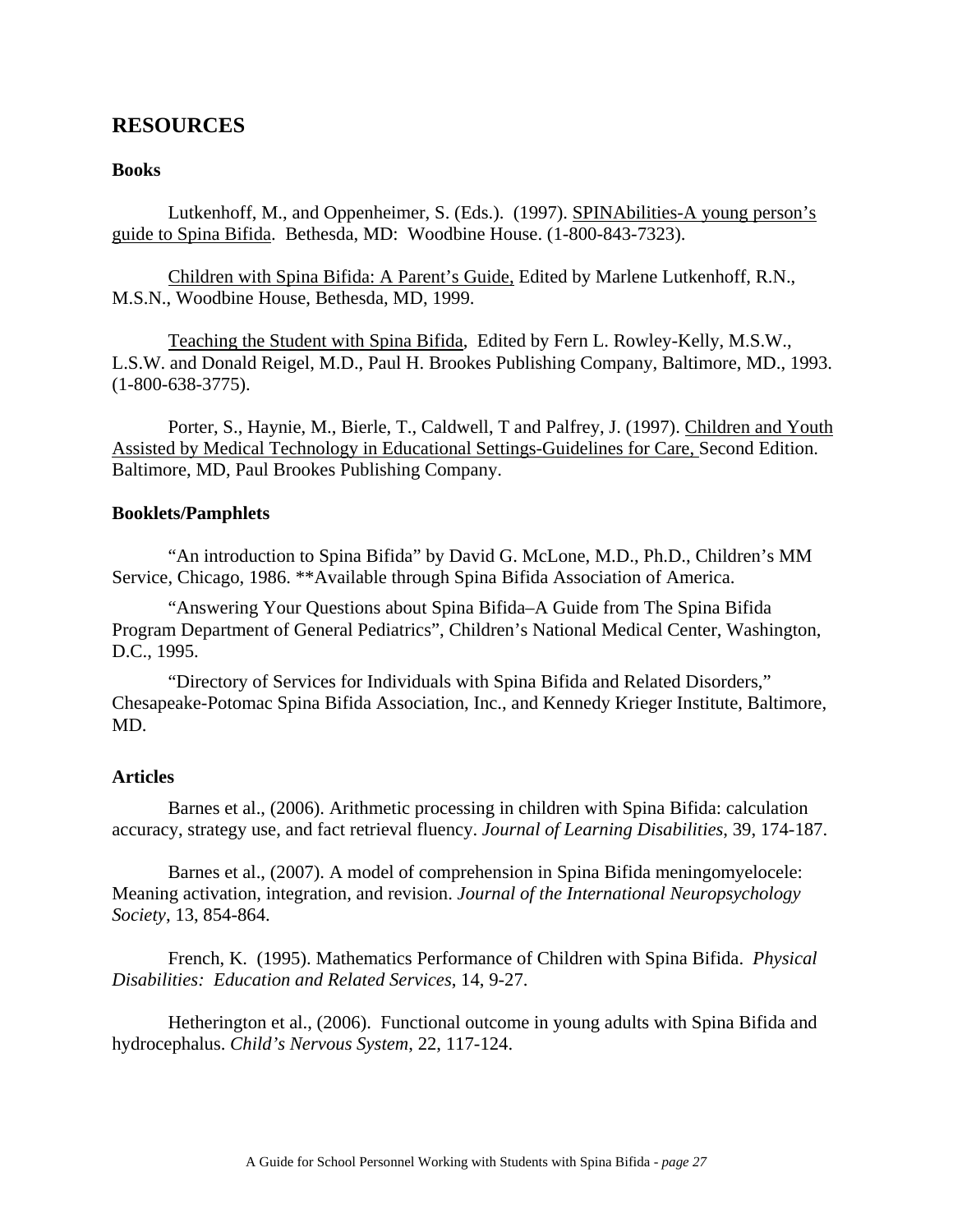Dennis, M., Jewell, D., Drake, J., Misakyan, T., Spiegler, B., Hetherington, R., Gentili, F., & Barnes, M. (2007). Prospective, declarative, and nondeclarative memory in young adults with Spina Bifida. *Journal of the International Neuropsychological Society, 13*, 312-323.

Dennis, M., Landry, S.H., Barnes, M., & Fletcher, J.M. (2006). A model of neurocognitive function in Spina Bifida over the life span. *Journal of the International Neuropsychological Society* (2006), **12**, 285–296.

#### **Organizations and Websites**

Spina Bifida Association of America Toll free: 1-800-621-3141 E-mail: sbaa@sbaa.org www.sbaa.org

Chesapeake-Potomac Spina Bifida Association, Inc. P.O. Box 1750 Annapolis, MD 21404 Toll free: 1-888-733-0988 Fax: 1-410-295-9744 www.chesapeakespinabifida.org

March of Dimes 1275 Mamaroneck Avenue White Plains, NY 10605 914-997-4488 www.modimes.org

National Information Center for Children and Youth with Disabilities (NICHCY) 1825 Connecticut Avenue, NW, Suite 700 Washington, DC 20009 Toll free: 1-800-695-0285 Fax: (202) 884-8441 E-mail: nichcy@aed.org www.nichcy.org

Kennedy Krieger Institute www.kennedykrieger.org

- Specialized Health Needs Interagency Collaboration (SHNIC) can be found under professional training, then click on Children with Specialized Health Needs in the Schools
- Put Spina Bifida in the Search box and click Search

www.familyvillage.wisc.edu/school.htm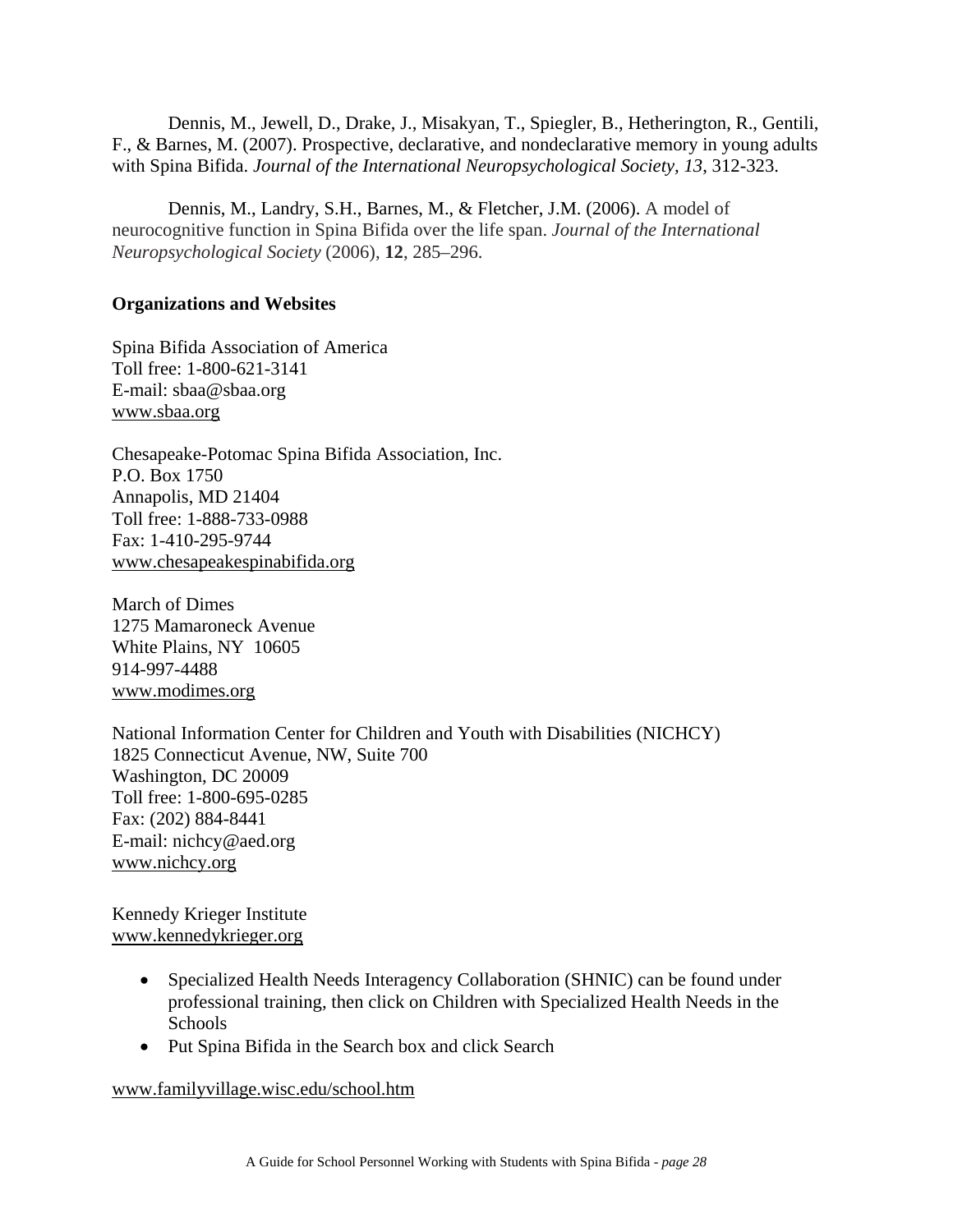#### **REFERENCES**

The following forms were reprinted with permission from Children and Youth Assisted by Medical Technology in Educational Settings Guidelines for Care by Stephanie Porter, Marilynn Haynie, Timaree Bierle, Terry Heintz Caldwell and Judith S. Palfrey. Published by Paul H. Brookes Publishing Company, Baltimore, Maryland, 1997.

- *Individualized Health Care Plan Checklist*
- *Background Information*
- *Procedure Information Sheet*
- *Emergency Plan*
- *Individualized Health Care Plan*

The chart of abilities and functional goals by level of injury was reprinted with permission from http://www.spinalcord.uab.edu/show.asp?durki=30166.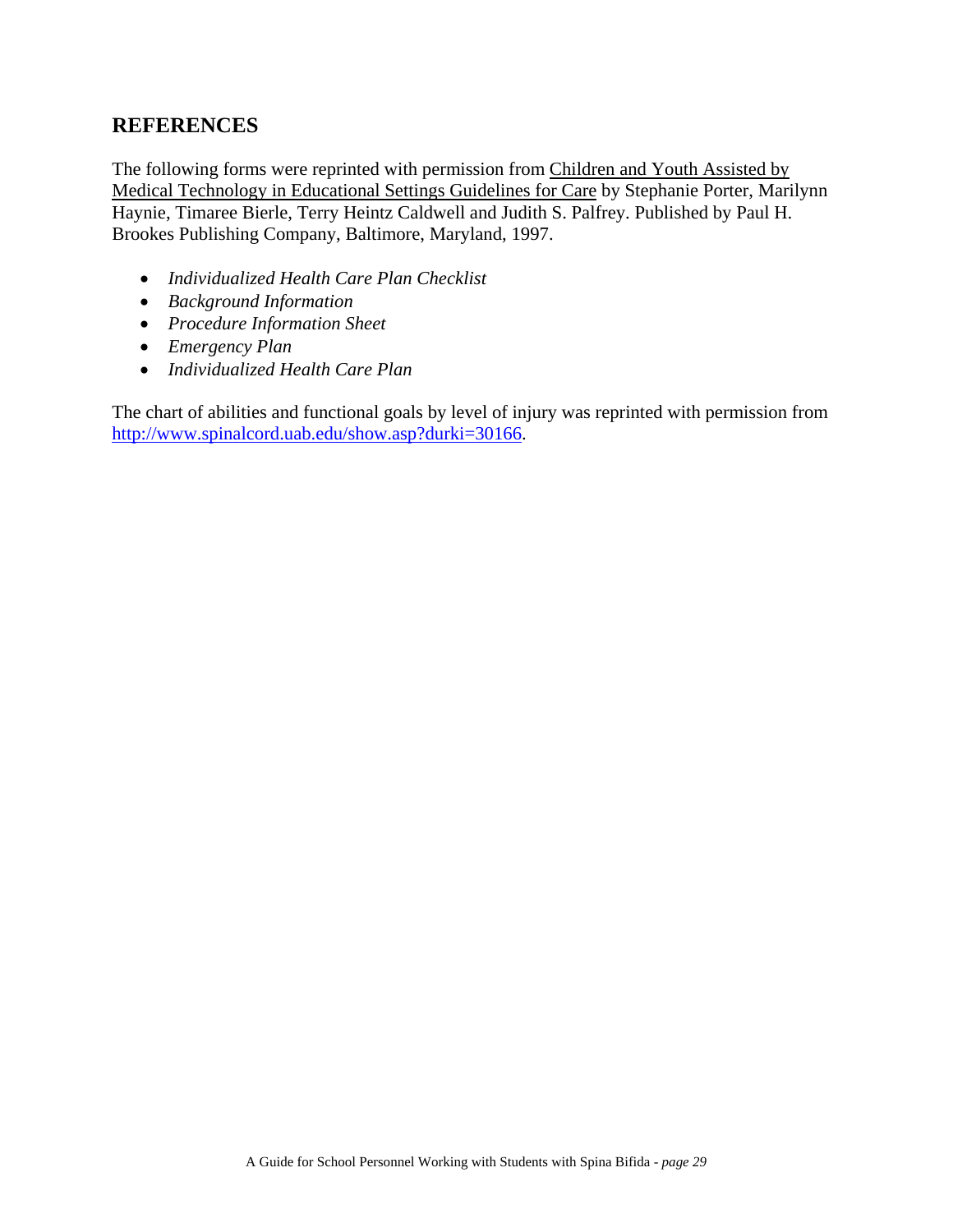#### **INDIVIDUALIZED HEALTH CARE PLAN CHECKLIST**

| <b>Preparation for Entry:</b><br>Home Visit/Assessment: |        |                                                            |        |        |  |
|---------------------------------------------------------|--------|------------------------------------------------------------|--------|--------|--|
|                                                         | (date) |                                                            |        |        |  |
| <b>Health History</b>                                   |        |                                                            |        |        |  |
| <b>Planning Meetings_</b>                               | (date) |                                                            |        |        |  |
|                                                         | (date) | (date)                                                     | (date) |        |  |
| <b>Staff Training Meetings</b>                          |        |                                                            |        |        |  |
| <b>Educational Team Meetings</b>                        | (date) | (date)                                                     |        | (date) |  |
|                                                         | (date) | (date)                                                     |        | (date) |  |
| <b>Health Care Plan Included in:</b>                    |        |                                                            |        |        |  |
| <b>Student Record</b>                                   |        |                                                            |        |        |  |
| Individualized                                          | (date) |                                                            |        |        |  |
| <b>Education Program</b>                                |        | <b>Individualized Student</b><br><b>Accommodation Plan</b> |        |        |  |
|                                                         | (date) |                                                            |        | (date) |  |
| <b>Health Care Plan</b>                                 |        |                                                            |        |        |  |
| <b>Health Assessment</b>                                |        |                                                            |        |        |  |
|                                                         | (date) |                                                            |        |        |  |
| Physician's Order                                       |        | <b>Health Care</b>                                         |        |        |  |
| for Medications                                         |        | Procedure                                                  |        |        |  |
| Student-Specific                                        | (date) | Procedural                                                 |        | (date) |  |
| Procedural Guidelines                                   |        | <b>Skills Checklist</b>                                    |        |        |  |
|                                                         | (date) |                                                            |        | (date) |  |
| Problems/Goals/Actions                                  |        |                                                            |        |        |  |
|                                                         | (date) |                                                            |        |        |  |
| <b>Emergency Plan</b><br>School                         |        |                                                            |        |        |  |
|                                                         | (date) |                                                            |        |        |  |
| In Transit                                              |        |                                                            |        |        |  |
|                                                         | (date) |                                                            |        |        |  |
| Health Care Plan Reviewed by Physician                  |        |                                                            |        |        |  |
| Signed by Parent, Education Administrator,              |        |                                                            | (date) |        |  |
| School Nurse/Health Care Coordinator                    |        |                                                            |        |        |  |
|                                                         |        |                                                            | (date) |        |  |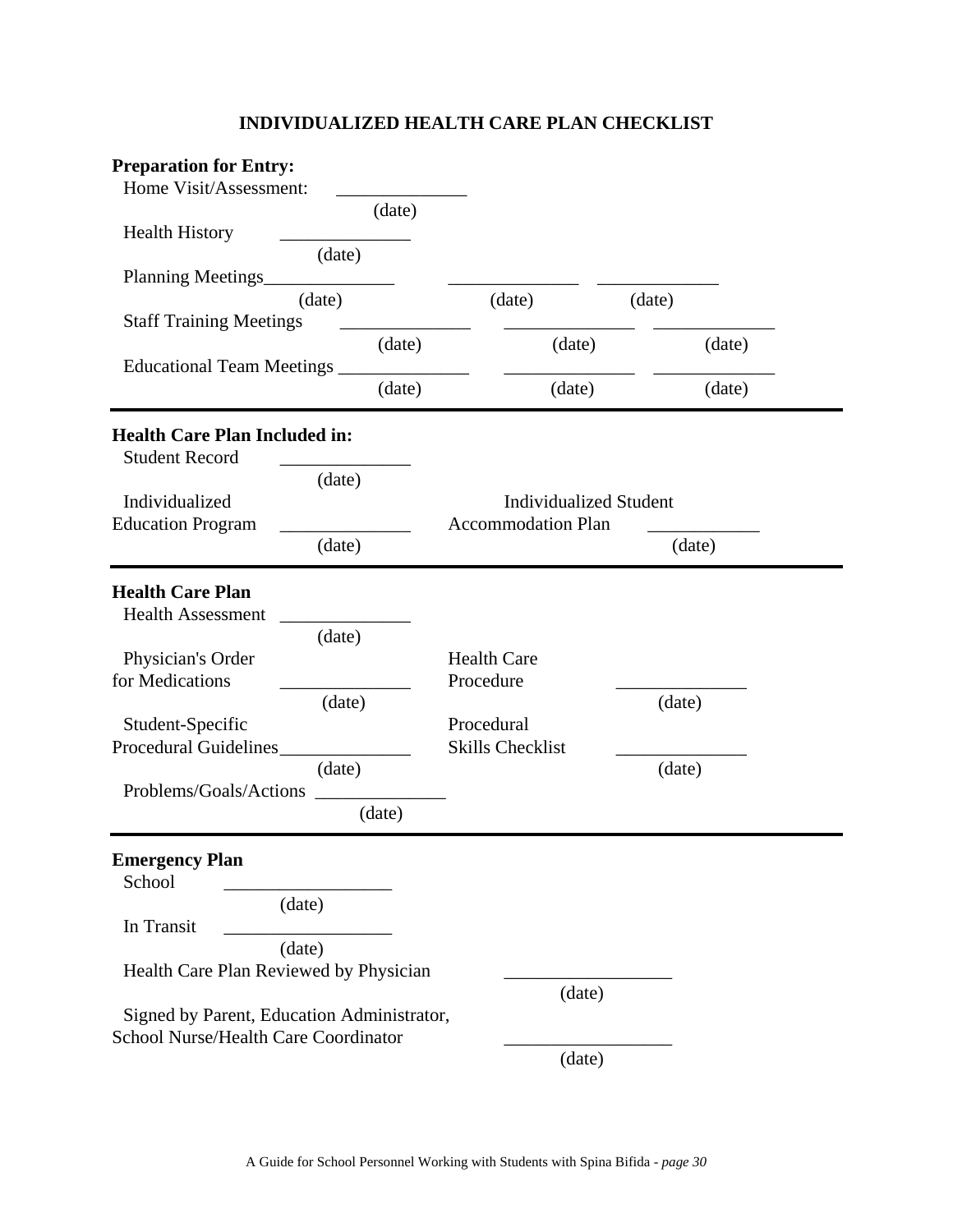| Name: |  |
|-------|--|

# BACKGROUND INFORMATION

| Brief health history:                                                                                                                                                               |
|-------------------------------------------------------------------------------------------------------------------------------------------------------------------------------------|
|                                                                                                                                                                                     |
|                                                                                                                                                                                     |
|                                                                                                                                                                                     |
| ,我们也不能在这里的时候,我们也不能在这里的时候,我们也不能会在这里的时候,我们也不能会在这里的时候,我们也不能会在这里的时候,我们也不能会在这里的时候,我们也不<br>,我们也不能在这里的时候,我们也不能在这里的时候,我们也不能会在这里的时候,我们也不能会在这里的时候,我们也不能会在这里的时候,我们也不能会在这里的时候,我们也不              |
| Baseline status (i.e. skin color, activity/energy level, blood pressure, pulse, temperature,<br>respirations): $\frac{1}{\sqrt{1-\frac{1}{2}}\left(\frac{1}{2}-\frac{1}{2}\right)}$ |
|                                                                                                                                                                                     |
| ,我们也不能在这里的时候,我们也不能在这里的时候,我们也不能会在这里的时候,我们也不能会在这里的时候,我们也不能会在这里的时候,我们也不能会在这里的时候,我们也不                                                                                                   |
| Allergies:                                                                                                                                                                          |
|                                                                                                                                                                                     |
| What is the transportation emergency communication system? _____________________                                                                                                    |
|                                                                                                                                                                                     |

Children and Youth Assisted by Medical Technology in Educational/Settings (2nd ed.).© 1997 Paul H. Brookes Publishing Company, Baltimore.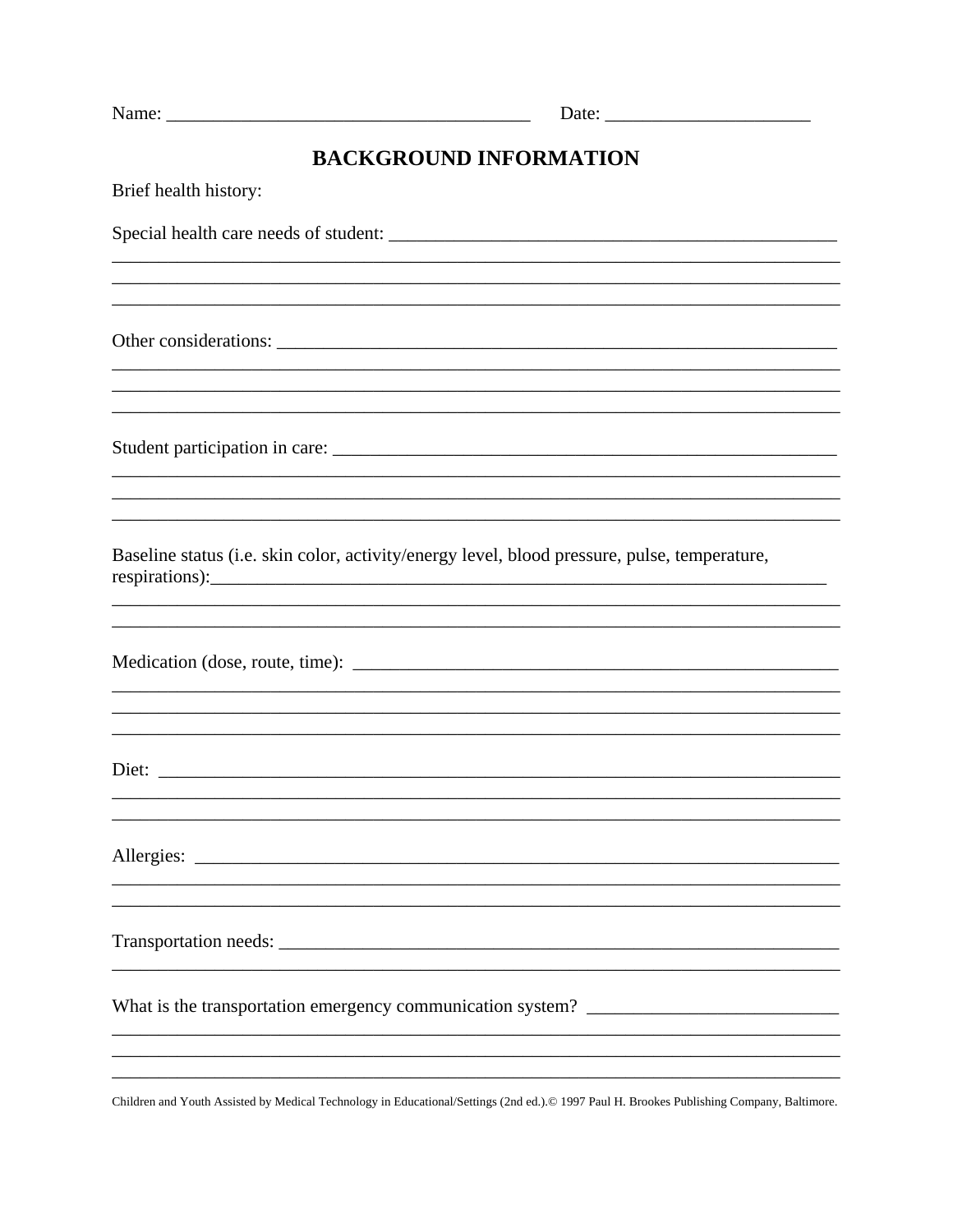| Name: |  |
|-------|--|
|       |  |

# PROCEDURE INFORMATION SHEET

|                                                                                                                      | Ability of the student to assist/perform procedure: _____________________________         |
|----------------------------------------------------------------------------------------------------------------------|-------------------------------------------------------------------------------------------|
|                                                                                                                      |                                                                                           |
| Equipment (include make and model when applicable):                                                                  |                                                                                           |
| Daily: $\qquad \qquad$                                                                                               | Emergency:                                                                                |
|                                                                                                                      | the control of the control of the control of the control of the control of the control of |
|                                                                                                                      |                                                                                           |
| <u> 1989 - Johann Stein, marwolaethau a bhann an t-Amhair an t-Amhair an t-Amhair an t-Amhair an t-Amhair an t-A</u> |                                                                                           |
|                                                                                                                      |                                                                                           |
| the control of the control of the control of the control of the control of the control of                            |                                                                                           |
|                                                                                                                      |                                                                                           |
|                                                                                                                      |                                                                                           |
|                                                                                                                      |                                                                                           |
|                                                                                                                      |                                                                                           |
|                                                                                                                      |                                                                                           |
|                                                                                                                      |                                                                                           |
|                                                                                                                      |                                                                                           |
|                                                                                                                      |                                                                                           |
| Procedural considerations and precautions:                                                                           |                                                                                           |
|                                                                                                                      |                                                                                           |
|                                                                                                                      |                                                                                           |
|                                                                                                                      |                                                                                           |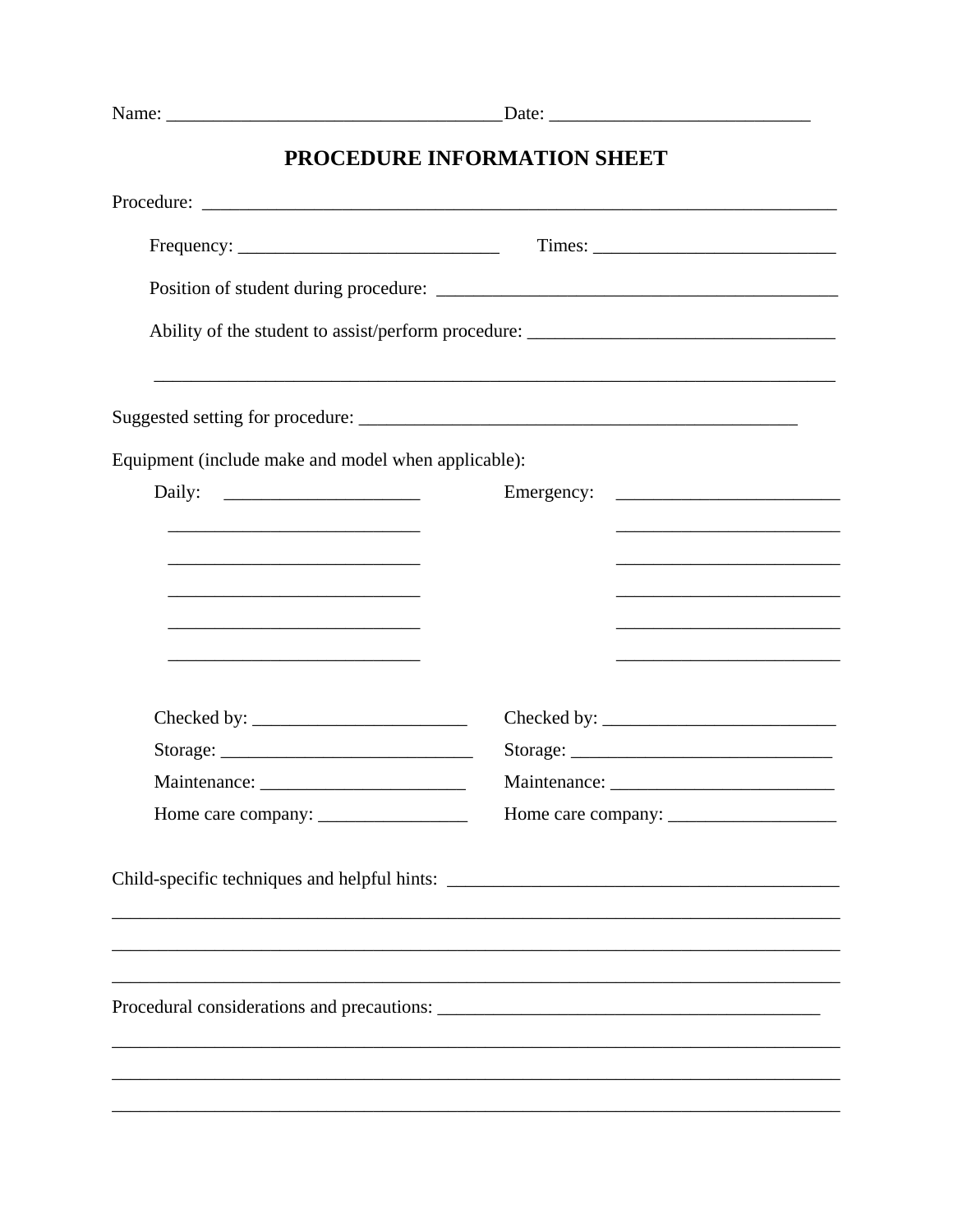## **EMERGENCY PLAN**

Name: \_\_\_\_\_\_\_\_\_\_\_\_\_\_\_\_\_\_\_\_\_\_\_\_\_\_\_\_\_\_\_\_ Date: \_\_\_\_\_\_\_\_\_\_\_\_\_\_\_\_\_\_\_\_\_\_\_\_\_\_\_\_\_

#### Child-specific emergencies:

| If you see this | Do this |
|-----------------|---------|
|                 |         |
|                 |         |
|                 |         |
|                 |         |
|                 |         |
|                 |         |
|                 |         |
|                 |         |
|                 |         |
|                 |         |
|                 |         |
|                 |         |
|                 |         |
|                 |         |
|                 |         |
|                 |         |
|                 |         |
|                 |         |
|                 |         |

If an emergency occurs:

1. Stay with child.

- 2. Call or designate someone to call the nurse.
	- State who you are.
	- State where you are.
	- State the problem.

3. The school nurse will assess the child and decide whether the emergency plan should be implemented.

4. If the school nurse is unavailable, the following staff members are trained to initiate the emergency plan:

 $\overline{\phantom{a}}$  ,  $\overline{\phantom{a}}$  ,  $\overline{\phantom{a}}$  ,  $\overline{\phantom{a}}$  ,  $\overline{\phantom{a}}$  ,  $\overline{\phantom{a}}$  ,  $\overline{\phantom{a}}$  ,  $\overline{\phantom{a}}$  ,  $\overline{\phantom{a}}$  ,  $\overline{\phantom{a}}$  ,  $\overline{\phantom{a}}$  ,  $\overline{\phantom{a}}$  ,  $\overline{\phantom{a}}$  ,  $\overline{\phantom{a}}$  ,  $\overline{\phantom{a}}$  ,  $\overline{\phantom{a}}$ \_\_\_\_\_\_\_\_\_\_\_\_\_\_\_\_\_\_\_\_\_\_\_\_\_\_\_\_\_\_\_\_\_\_\_\_ \_\_\_\_\_\_\_\_\_\_\_\_\_\_\_\_\_\_\_\_\_\_\_\_\_\_\_\_\_\_

#### (School Nurse/Health Care Coordinator) (Education Coordinator)

\_\_\_\_\_\_\_\_\_\_\_\_\_\_\_\_\_\_\_\_\_\_\_\_\_\_\_\_\_\_\_\_\_\_\_\_\_\_\_\_\_\_\_\_\_\_\_\_\_\_\_\_\_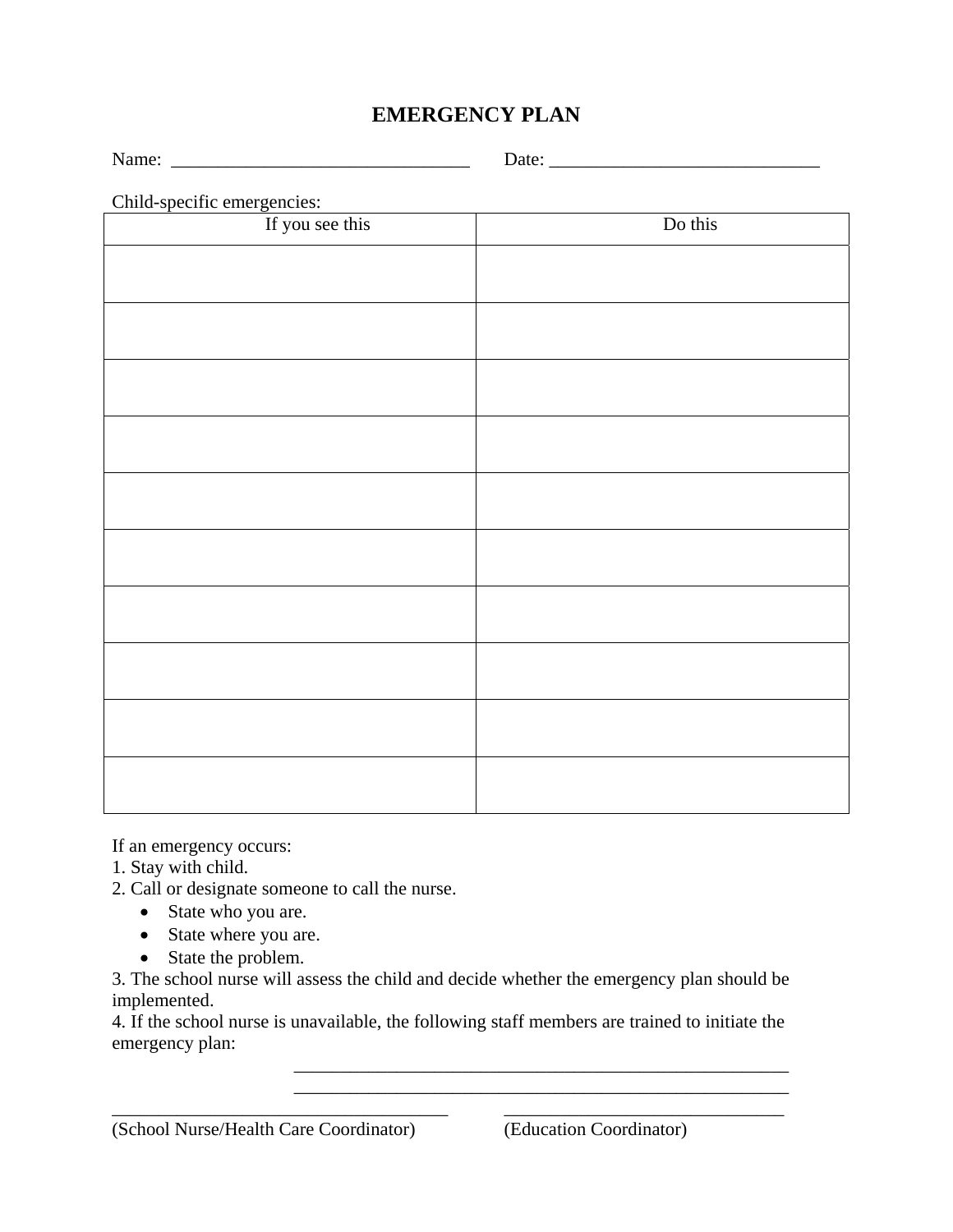# INDIVIDUALIZED HEALTH CARE PLAN

Student Information:

| (Name)                       |                                                                                                                     |                                                                          | (Birthdate)                                         |
|------------------------------|---------------------------------------------------------------------------------------------------------------------|--------------------------------------------------------------------------|-----------------------------------------------------|
| (Parent/Guardian)            |                                                                                                                     | (Address)                                                                |                                                     |
| Mother/Guardian:             |                                                                                                                     |                                                                          |                                                     |
|                              | (Home telephone)                                                                                                    |                                                                          |                                                     |
| Father/Guardian:             | (Home telephone)                                                                                                    |                                                                          | (Work telephone)                                    |
| (School)                     |                                                                                                                     | (Grade/Class)                                                            |                                                     |
|                              |                                                                                                                     | $Language(s) spoken: student: ____________$ $Caregiver(s): ____________$ |                                                     |
| Immunizations:               | <u> 1980 - Johann Barbara, martin a</u>                                                                             |                                                                          |                                                     |
| (date and type)              |                                                                                                                     |                                                                          |                                                     |
|                              |                                                                                                                     |                                                                          |                                                     |
|                              |                                                                                                                     |                                                                          |                                                     |
| Primary Physician:           | <u> 1989 - Johann John Stoff, deutscher Stoffen und der Stoffen und der Stoffen und der Stoffen und der Stoffen</u> | Telephone:                                                               |                                                     |
| <b>Specialty Physicians:</b> | <u> 1989 - Johann Barbara, martin di</u>                                                                            | Telephone:                                                               | <u> 1980 - Johann Barbara, martxa alemaniar a</u>   |
|                              |                                                                                                                     | Telephone:                                                               | <u> 1989 - Johann Barbara, martxa alemaniar arg</u> |
|                              |                                                                                                                     | Telephone:                                                               |                                                     |
|                              |                                                                                                                     | Telephone:                                                               | <u> 1989 - Johann Barn, mars eta inperiodo</u>      |
|                              |                                                                                                                     | Telephone:                                                               |                                                     |
| In Emergency, Notify:        |                                                                                                                     |                                                                          |                                                     |
|                              |                                                                                                                     |                                                                          |                                                     |
|                              |                                                                                                                     |                                                                          |                                                     |